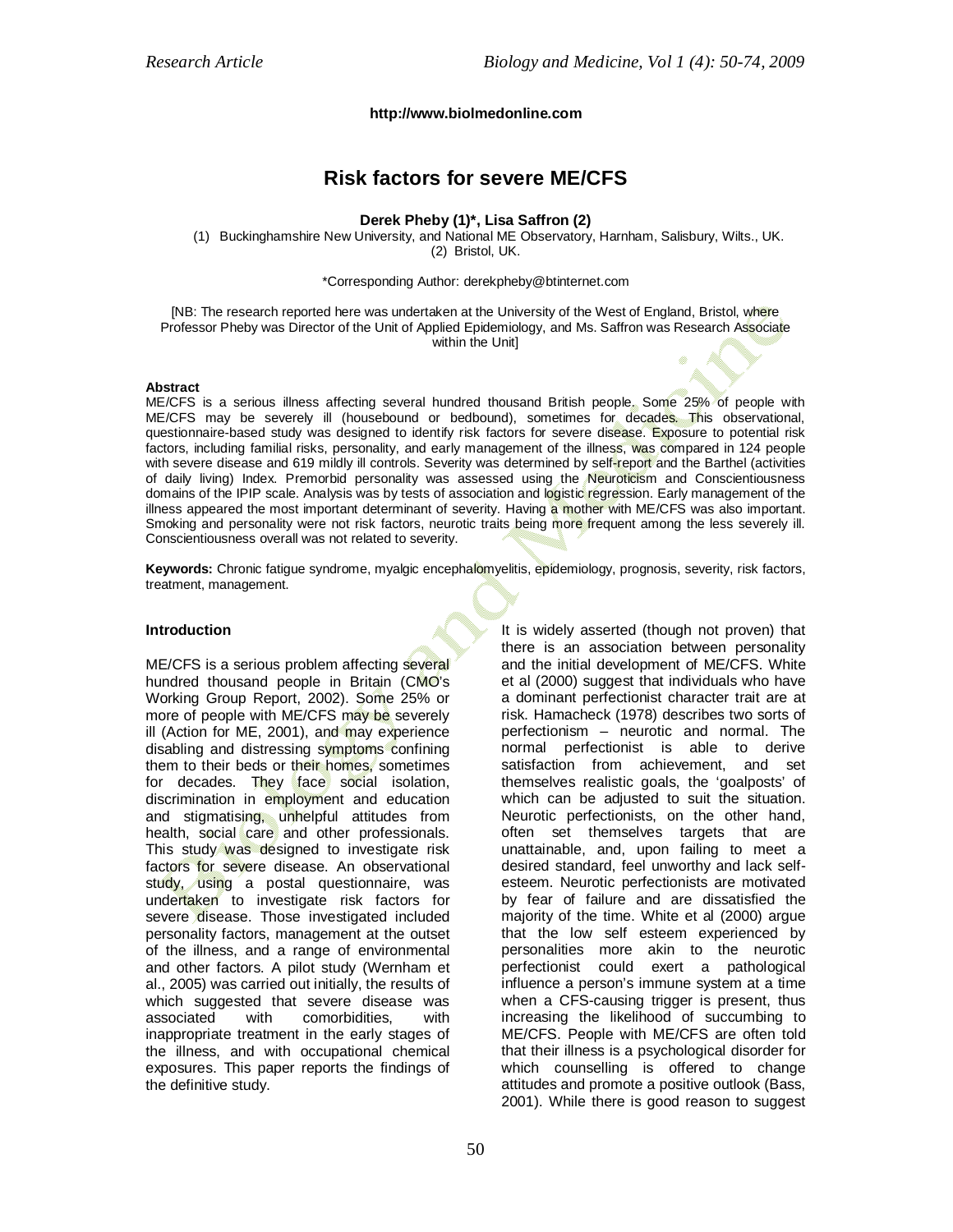that a positive attitude will help in the prognosis of any disease including ME/CFS, there is little empirical evidence to support the assertion that attitudes, behaviour or underlying personality have a major role in determining outcomes.

There have been few studies of the impact of early treatment on disease progression, but use of sedatives and antidepressants (Schmaling et al, 2000) and post-exertional malaise (Taylor et al., 2002) have been identified as risk factors. Most patients' initial contact with the health care system is with primary care, but there has been little research on the outcomes of primary care interventions in ME/CFS. A small-scale randomised controlled trial of cognitive behavioural therapy in general practice showed no impact on the disease progression over a year (Whitehead and Campion P, 2002). There are barriers to effective care of patients with ME/CFS in the early stages of the disease, possibly related to negative attitudes held by health care professionals (Raine et al., 2004). Equally, delays and inappropriate treatment may be associated with socioeconomic factors impeding health care access (CMO's Working Group Report, 2002).

Severity is a major factor affecting prognosis, and there is more extensive literature on risk factors for poor prognosis. Severely ill patients tend to have poor prognoses, whether children (Ray et al., 1992) or adults (Pheley et al., 1999; Hill et al., 1999), associated factors including having additional unexplained<br>symptoms, prolonged disease, lower disease, lower educational attainment, and more advanced age (Clark et al., 1995). This is confirmed by a systematic review conducted by Joyce et al (Joyce et al., 1997). Little is known about the reasons for the variations in prognosis found in ME/CFS, though recent research has identified several factors associated with such variation. Social, psychological, and physical factors have all been associated with severe illness and poor prognosis (Schmaling et al, 2000; Hartz et al., 1999).

Factors associated with severe ME/CFS and poor prognosis in children include specific viral triggers, start date, and socioeconomic status (Rangel et al., 2000). In adults, co morbidities (White et al., 2000), exercise before falling ill (MacDonald et al., 1996; Van Houdenhove et

al., 1995), and familial factors (Farmer et al., 1999; Bell et al., 1991) have been implicated. The systematic review by Joyce et al (1997) concluded that consistently reported risk factors for poor prognosis include older age and illness that is more chronic. Other factors that have been claimed (Clark et al.,1995) to be associated with poorer prognosis include having more than eight medically unexplained physical symptoms separate from those associated with the ME/CFS case definition, having had chronic fatigue symptoms for more than 1.5 years, having less than 16 years of formal education; and being older than 38 years. Cell-mediated immune function does not appear to affect prognosis (Wilson et al., 1995; Peakman et al., 1997). There is some evidence that cases of acute onset have a better prognosis than those with gradual onset, and that epidemic cases have a better prognosis than sporadic cases (Levine, 1997).

## **Methods**

An observational, questionnaire-based study was undertaken in which exposure to risk factors in people with severe disease was compared to that in controls with less severe disease. The South West Multi-Centre Research Ethics Committee granted ethical approval for the study.

The participants in the study were recruited from members of voluntary organizations and patients attending NHS facilities. The ME<br>Association. CHROME (Case History Association, CHROME (Case History Research on ME), the 25% Group, the National ME Centre and the Wiltshire ME/CFS Service distributed 4000 questionnaires. Names and addresses of participants were unknown to the researchers. Reminders were sent by all organizations except the ME Association. Overall, 1166 questionnaires were returned, a response rate of 29%. Responses, 1104 in number, were included in the analysis if they confirmed medical diagnosis of ME/CFS and age over sixteen, and were assigned to mild, intermediate or severe groups on the basis of reported mobility status (i.e. whether housebound or bedbound or not) and Barthel score (Mahoney et al., 1965) as an objective measure of physical disability, as set out in table 1. Accuracy of ascription was assessed by comparing pain levels, mood and cognitive dysfunction between groups.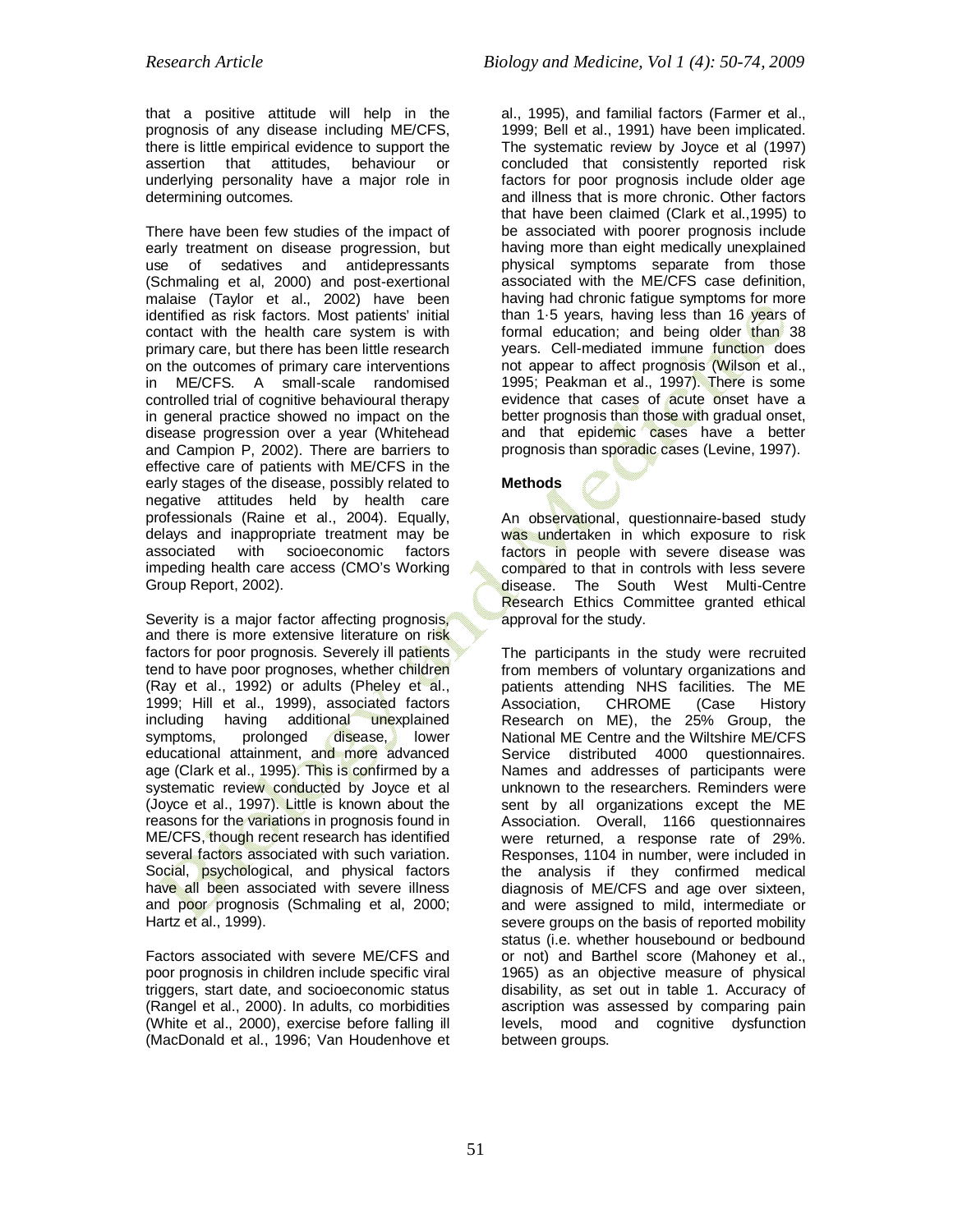| Group          | No. of cases | Criteria                                                                                       |
|----------------|--------------|------------------------------------------------------------------------------------------------|
| Mild           | 619          | Not housebound or bedbound, and Barthel score<br>$70\% +$                                      |
| Intermediate   | 294          | Barthel score $60\%$ +, but $\lt 70\%$ , or                                                    |
|                |              | Not housebound or bedbound, but Barthel <70%, or                                               |
|                |              | Housebound or bedbound, but Barthel score 60% +                                                |
| Severe         | 124          | Housebound or bedbound, and Barthel score <60%                                                 |
| Unclassifiable | 67           | No response re whether housebound or bedbound,<br>&/or 2 or more omissions in Barthel response |
| TOTAL          | 1104         |                                                                                                |

Subsequent analyses focused on the comparison of the mild and severe groups, comprising 619 and 124 respondents respectively. The questionnaire sought information on exposure to possible risk factors, including familial risks, personality, pre-illness exposures including smoking, chemical exposures, occupation, exercise, immunisations, allergies, and infections in the month prior to the illness. Premorbid personality was assessed in the questionnaire using the Neuroticism and Conscientiousness domains of the International Personality Item Pool scale (Goldberg, 1999; Goldberg, 2001; IPIP, 2005). Between-group comparisons and tests were association were carried out. For chi squared tests involving 2x2 contingency tables, Yates' correction was applied. Logistic regression analysis was undertaken to determine the relative importance of various risk factors in determining outcomes. Information was also sought on the consequences of illness, in particular ability to work.

### **Results**

The results of the study are presented as follows. Following an overall description of the participants, and in particular of those with mild or severe disease, the accuracy of assignment of cases to mild or severe categories is assessed by consideration of the prevalence and severity of symptoms of pain and discomfort, cognitive problems and mood in these two groups. Then, the impact of possible risk factors in considered on a life-course basis, beginning with familial factors,

progressing to personality, thence to preillness exposures (smoking, chemicals, exercise, occupation, and biomedical factors, specifically immunisations, allergies, and infections. Differences between mild and severe cases as regards the consequences of having ME/CFS, e.g. in terms of occupation, are then explored, and finally a logistic regression analysis, to identify which factors appeared most important in determining severity, is reported.

### *Description of the respondents*

Females constituted a significantly higher proportion of the severe group than of the mild group. The average age of respondents with mild disease was 49.1 years, and for respondents with severe disease it was 43.7. The average age of onset of ME/CFS was 38.1 for mild cases and 30.6 for severe cases. Severe cases were more likely than mild cases to have juvenile onset disease, 25.0% reporting that their illnesses started at age below twenty, compared with 8.4% of mild cases (chi sq. =  $47.45$ , p < 0.001). The proportion of females rose with severity. They constituted 72.1% of mild, 81.0% of intermediate, and 88.7% of severe cases. The unclassifiable group included 68.6% females.  $\chi$  (chi sq. = 21.45, with 2 degrees of freedom, i.e. disregarding the unclassifiable cases;  $p <$ 0.0000219).

## *Accuracy of assignment*

Patterns of symptomatology reported by mild and severe respondents were compared, in order to confirm the accuracy of assignment of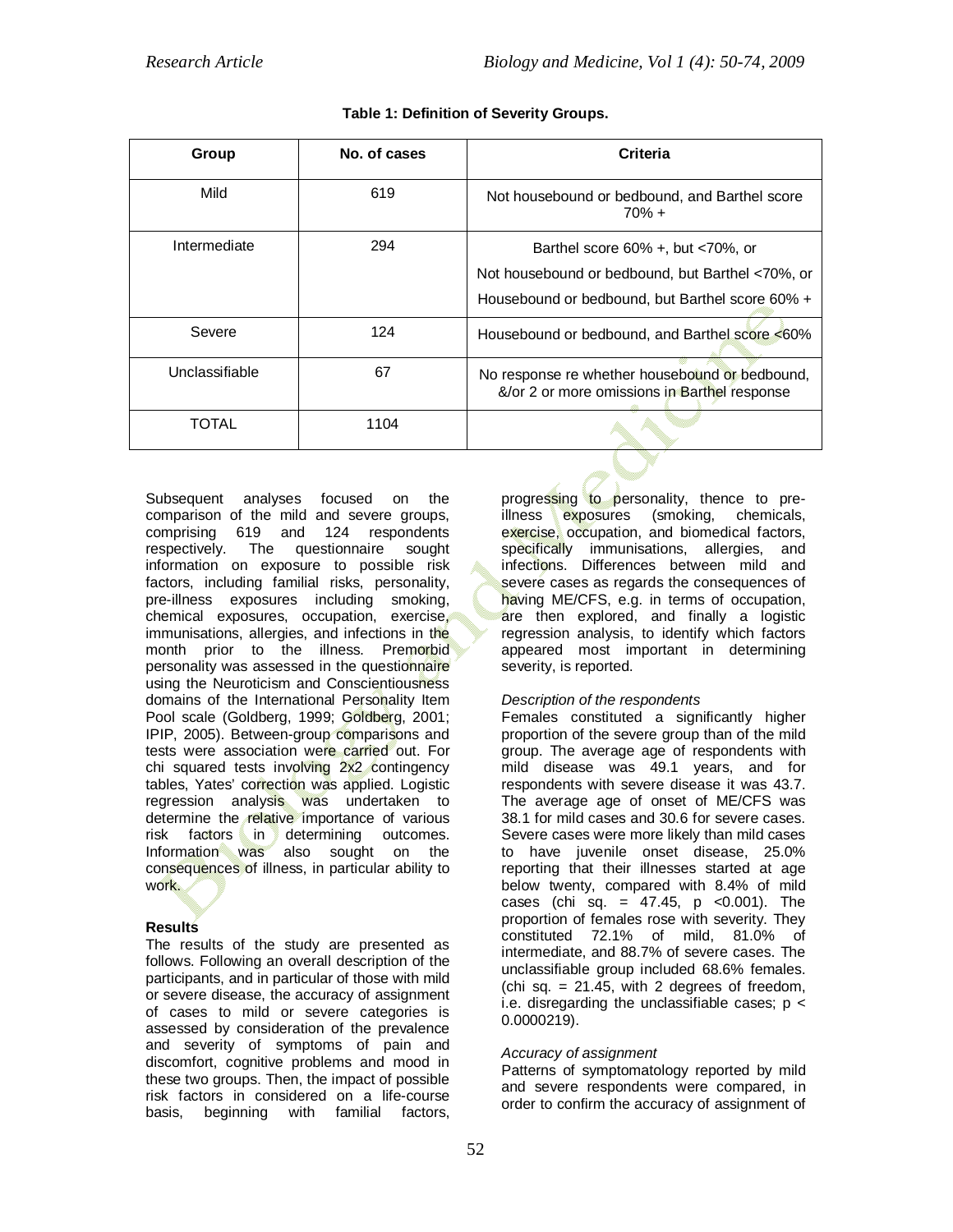respondents to these two groups. The findings reported are in respect of pain, cognitive dysfunction and mood.

*Pain or discomfort*

Participants in the severe category reported much more pain than mild cases, both immediately and over the previous four weeks. This difference was highly significant. However, few participants in either category were entirely free of pain (table 2).

| Pain:           |                                    |                                                                                     |              |                    |              |         |            |
|-----------------|------------------------------------|-------------------------------------------------------------------------------------|--------------|--------------------|--------------|---------|------------|
|                 |                                    | None at all                                                                         | Mild or      | Severe/very        | <b>TOTAL</b> | Chi sq. | p          |
|                 |                                    |                                                                                     | moderate     | severe             |              |         |            |
| Mild            | During the past four weeks         |                                                                                     |              |                    |              | 101.20  | < 0.000001 |
| cases           | No. cases                          | 57                                                                                  | 415          | 149                | 621          |         |            |
|                 | % total                            | 9.2                                                                                 | 66.8         | 24.0               | 100.0        |         |            |
| Severe          |                                    |                                                                                     |              |                    |              |         |            |
| cases           | No. cases                          | 2                                                                                   | 34           | 85                 | $121$        |         |            |
|                 | % total                            | 1.7                                                                                 | 28.1         | 70.2               | 100.0        |         |            |
| Now             |                                    |                                                                                     |              |                    |              |         |            |
| Mild            | No. cases                          | 90                                                                                  | 450          | 77                 | 617          | 98.55   | < 0.000001 |
| cases           |                                    |                                                                                     |              |                    |              |         |            |
| Severe          | % total                            | 14.6                                                                                | 72.9         | 12.5               | 100.0        |         |            |
| cases           | No. cases                          | 1                                                                                   | 60           | 60                 | 121          |         |            |
|                 | % total                            | 0.8                                                                                 | 49.6         | 49.6               | 100.0        |         |            |
|                 | <b>Cognitive Problems:</b>         |                                                                                     |              |                    |              |         |            |
|                 |                                    | <b>Never</b>                                                                        | Sometimes/   | <b>Frequently/</b> |              |         |            |
|                 |                                    |                                                                                     | infrequently | often              |              |         |            |
|                 | Are your thoughts muddled or slow? |                                                                                     |              |                    |              |         |            |
| Mild<br>cases   | No. cases                          | 25                                                                                  | 332          | 262                | 619          | 25.39   | 0.000003   |
|                 | % total                            | 4.0                                                                                 | 53.6         | 42.3               | 100.0        |         |            |
| Severe          |                                    |                                                                                     |              |                    |              |         |            |
| cases           | No. cases                          | 3                                                                                   | 37           | 82                 | 122          |         |            |
|                 | % total                            | 2.5                                                                                 | 30.3         | 67.2               | 100.0        |         |            |
|                 |                                    | Do you get confused about what time of day it is, where you are or who people are?  |              |                    |              |         |            |
| Mild            | No. cases                          | 278                                                                                 |              |                    | 616          |         |            |
| cases           |                                    |                                                                                     | 268          | 70                 |              | 27.99   | < 0.000001 |
| Severe          | % total                            | 43.5                                                                                | 43.5         | 11.4               | 100.0        |         |            |
| cases           | No. cases                          | 52                                                                                  | 52           | 35                 | 122          |         |            |
|                 | % total                            | 42.6                                                                                | 42.6         | 28.7               | 100.0        |         |            |
|                 |                                    | Do you lose track of what is being said in the middle of a conversation?            |              |                    |              |         |            |
| <b>Mild</b>     |                                    |                                                                                     |              |                    |              |         |            |
| cases           | No. cases                          | 73                                                                                  | 322          | 226                | 621          | 121.17  | < 0.000001 |
|                 | % total                            | 11.8                                                                                | 51.9         | 36.4               | 100.0        |         |            |
| Severe<br>cases | No. cases                          | 3                                                                                   | 39           | 80                 | 122          |         |            |
|                 | % total                            | 2.5                                                                                 | 32.0         | 65.6               | 100.0        |         |            |
|                 |                                    |                                                                                     |              |                    |              |         |            |
| Mild            |                                    | Do you forget the names of people in your family or friends whom you see regularly? |              |                    |              |         |            |
| cases           | No. cases                          | 229                                                                                 | 275          | 114                | 618          | 8.48    | 0.014      |
|                 | % total                            | 37.1                                                                                | 44.5         | 18.4               | 100.0        |         |            |
| Severe          |                                    |                                                                                     |              |                    |              |         |            |
| cases           | No. cases                          | 35                                                                                  | 50           | 36                 | 121          |         |            |
|                 | % total                            | 28.9                                                                                | 41.3         | 29.8               | 100.0        |         |            |

## **Table 2: Pain Levels and Cognitive Problems.**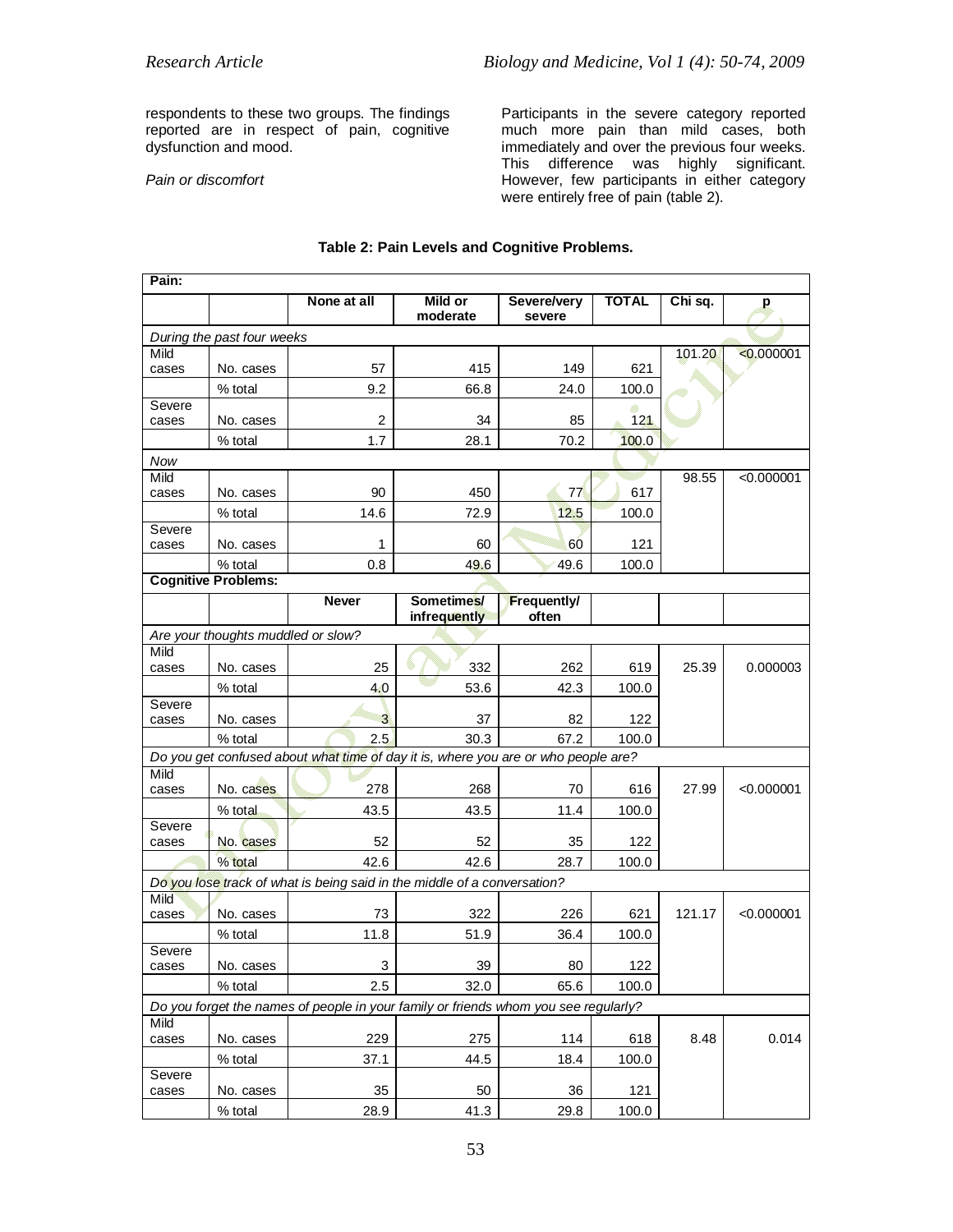### *Cognition and mood*

In respect of every question bearing on cognition that respondents were asked, the proportion of severe cases reporting problems frequently or often was much greater than among mild cases. In every case, this difference was highly significant, except in response to the question 'Do you forget the names of people in your family or friends whom you see regularly?' (table 2)

In toto, eleven hypotheses re mood and cognitive function were examined, so a Bonferroni correction has been made, with a revised alpha of 0.0045. There was no difference in current anxiety levels between severe and mild cases. However, severe cases were significantly more likely to be depressed than mild cases. On this basis, the only significant difference between severe and mild cases was that a higher proportion of severe cases reported that they had not been happy any time in the previous four weeks. However, this proportion (10.7%) was still very low (table 3).

|                                           |                         | Not at all          | <b>Mildly or</b><br>moderately                             | Severely/<br>very severely | <b>TOTAL</b> | Chi sq. | P        |  |  |
|-------------------------------------------|-------------------------|---------------------|------------------------------------------------------------|----------------------------|--------------|---------|----------|--|--|
|                                           | Whether anxious now     |                     |                                                            |                            |              |         |          |  |  |
| Mild<br>cases                             | No. cases               | 244                 | 326                                                        | 49                         | 619          | 3.678   | 0.159    |  |  |
|                                           | % total                 | 39.4                | 52.7                                                       | 7.9                        | 100.0        |         |          |  |  |
| Severe<br>cases                           | No. cases               | 43                  | 62                                                         | 16                         | 121          |         |          |  |  |
|                                           | % total                 | 35.5                | 51.2                                                       | 13.2                       | 100.0        |         |          |  |  |
|                                           | Whether depressed now   |                     |                                                            |                            |              |         |          |  |  |
| Mild<br>cases                             | No. cases               | 337                 | 258                                                        | 24                         | 619          | 22.868  | 0.000011 |  |  |
|                                           | % total                 | 54.4                | 41.7                                                       | 3.9                        | 100.0        |         |          |  |  |
| Severe<br>cases                           | No. cases               | 58                  | 45                                                         | 17                         | 120          |         |          |  |  |
|                                           | % total                 | 48.3                | 37.5                                                       | 14.2                       | 100.0        |         |          |  |  |
| Mood over the past four weeks: Have you:- |                         |                     |                                                            |                            |              |         |          |  |  |
|                                           |                         | None of the<br>time | Some/a little<br>of the time                               | All/much of the<br>time    |              |         |          |  |  |
|                                           | been very nervous?      |                     |                                                            |                            |              |         |          |  |  |
| Mild<br>cases                             | No. cases               | 202                 | 340                                                        | 83                         | 625          | 6.72    | 0.035    |  |  |
|                                           | % total                 | 32.3                | 54.4                                                       | 13.3                       | 100.0        |         |          |  |  |
| Severe                                    |                         |                     |                                                            |                            |              |         |          |  |  |
| cases                                     | No. cases               | 37                  | 57                                                         | 27                         | 121          |         |          |  |  |
|                                           | % total                 | 30.6                | 47.1                                                       | 22.3                       | 100.0        |         |          |  |  |
| Mild                                      |                         |                     | felt so down in the dumps that nothing could cheer you up? |                            |              |         |          |  |  |
| cases                                     | No. cases               | 179                 | 291                                                        | 75                         | 545          | 6.311   | 0.043    |  |  |
|                                           | % total                 | 32.8                | 53.4                                                       | 13.8                       | 100.0        |         |          |  |  |
| Severe<br>cases                           | No. cases               | 44                  | 52                                                         | 26                         | 122          |         |          |  |  |
|                                           | % total                 | 36.1                | 42.6                                                       | 21.3                       | 100.0        |         |          |  |  |
|                                           | felt calm and peaceful? |                     |                                                            |                            |              |         |          |  |  |
| Mild                                      |                         |                     |                                                            |                            |              |         |          |  |  |
| cases                                     | No. cases               | 63<br>10.1          | 329                                                        | 230                        | 622          | 1.885   | 0.39     |  |  |
| Severe                                    | % total                 |                     | 52.9                                                       | 37.0                       | 100.0        |         |          |  |  |
| cases                                     | No. cases               | 18                  | 63                                                         | 45                         | 126          |         |          |  |  |
|                                           | % total                 | 14.3                | 50.0                                                       | 35.7                       | 100.0        |         |          |  |  |

#### **Table 3: Mood Variations by Severity.**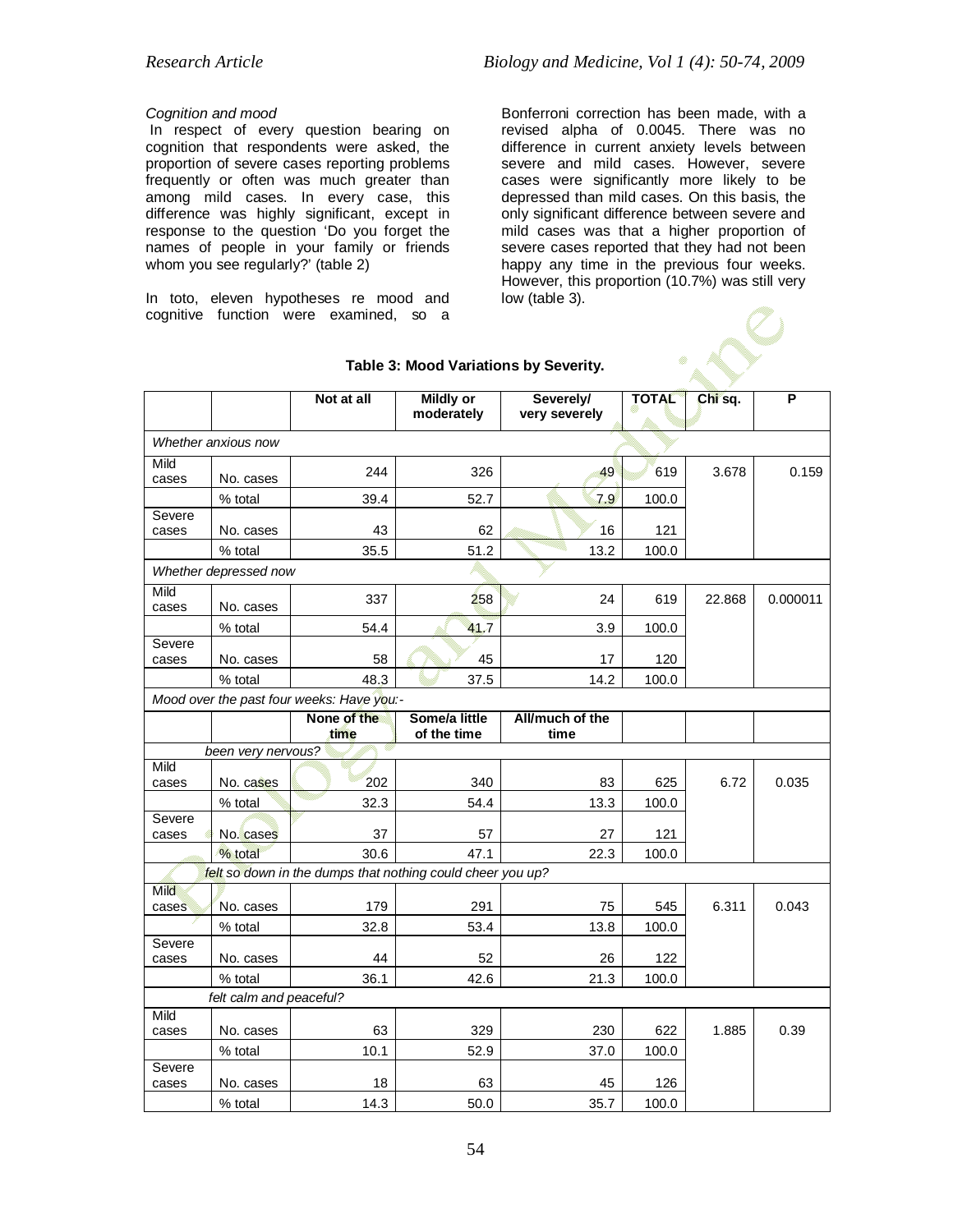| felt downhearted and low? |             |      |      |      |       |        |       |
|---------------------------|-------------|------|------|------|-------|--------|-------|
| Mild                      |             |      |      |      |       |        |       |
| cases                     | No. cases   | 69   | 431  | 121  | 621   | 6.182  | 0.045 |
|                           | % total     | 11.1 | 69.4 | 19.5 | 100.0 |        |       |
| Severe                    |             |      |      |      |       |        |       |
| cases                     | No. cases   | 6    | 83   | 32   | 121   |        |       |
|                           | % total     | 5.0  | 68.6 | 26.4 | 100.0 |        |       |
|                           | been happy? |      |      |      |       |        |       |
| Mild                      |             |      |      |      |       |        |       |
| cases                     | No. cases   | 23   | 331  | 268  | 622   | 10.953 | 0.004 |
|                           | % total     | 3.7  | 53.2 | 43.1 | 100.0 |        |       |
| Severe                    |             |      |      |      |       |        |       |
| cases                     | No. cases   | 13   | 63   | 46   | 122   |        |       |
|                           | % total     | 10.7 | 51.6 | 37.7 | 100.0 |        |       |
|                           |             |      |      |      |       | ᇒ      |       |

#### *Exposure to Potential Risk Factors*

#### *Familial factors*

37.9% of severe cases reported a family history of ME/CFS, compared with only 17.1% of mild cases. This was statistically highly significant (chi sq. for mild in comparison with severe cases =  $6.45$ ;  $p = 0.011$ ). There was a strong association between having a mother with ME/CFS and developing severe disease, less strong associations with having a sibling or child with ME/CFS, and no association at all with having a father with the illness (table 4).

| <b>Relative</b>              | <b>Cases</b> |               |                  |                    |               | Chi sq.          | p      |           |
|------------------------------|--------------|---------------|------------------|--------------------|---------------|------------------|--------|-----------|
|                              |              |               |                  | Mild ( $n = 630$ ) |               | Severe (n = 120) |        |           |
|                              |              | <b>ME/CFS</b> |                  | <b>No</b>          | <b>ME/CFS</b> | <b>No</b>        |        |           |
|                              |              |               |                  | <b>ME/CFS</b>      |               | <b>ME/CFS</b>    |        |           |
|                              |              |               |                  |                    |               |                  |        |           |
| Mother                       | No. cases    |               | 22               | 581                | 14            | 106              | 11.96  | 0.00023   |
|                              | % total      |               | 3.5              | 96.5               | 11.7          | 88.3             |        |           |
|                              |              |               |                  |                    |               |                  |        |           |
| Father                       | No. cases    |               | $\overline{7}$   | 596                | 3             | 117              | 0.517  | 0.472     |
|                              | % total      |               | 1.1              | 98.9               | 2.5           | 97.5             |        |           |
|                              |              |               |                  |                    |               |                  |        |           |
| <b>Brother or</b>            | No. cases    |               | $\overline{24}$  | 579                | 14            | 106              | 10.381 | 0.0013    |
| sister                       |              |               |                  |                    |               |                  |        |           |
|                              | % total      |               | $\overline{3.8}$ | 96.2               | 11.7          | 88.3             |        |           |
|                              |              |               |                  |                    |               |                  |        |           |
| Son or                       | No. cases    |               | 28               | $\overline{575}$   | 11            | 109              | 3.175  | 0.075     |
| daughter                     |              |               |                  |                    |               |                  |        |           |
|                              | % total      |               | 4.4              | 95.6               | 9.2           | 90.8             |        |           |
|                              |              |               |                  |                    |               |                  |        |           |
| Any first degree<br>relative | No. cases    |               | 69               | 561                | 26            | 94               | 9.514  | 0.002     |
|                              | % total      |               | 10.9             | 89.1               | 21.7          | 78.3             |        |           |
|                              |              |               |                  |                    |               |                  |        |           |
| Any other<br>relative        | No. cases    |               | 13               | 590                | 24            | 96               | 62.006 | < 0.00001 |
|                              | % total      |               | 2.1              | 97.9               | 20.0          | 80.0             |        |           |

## **Table 4: Relatives who have had ME/CFS.**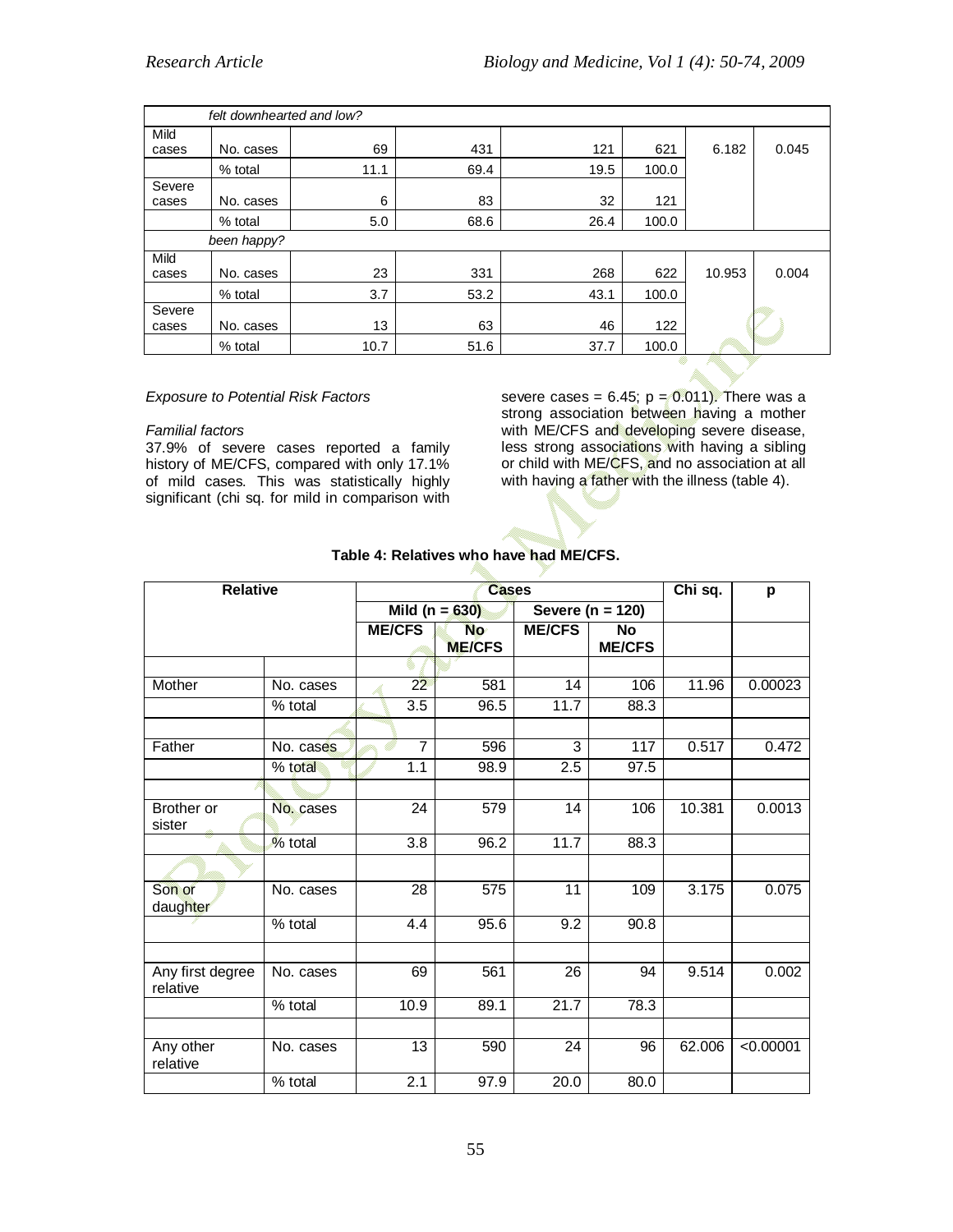#### *Personality*

Two personality domains were investigated using IPIP (27, 28, 29), viz. neuroticism and severity. A logistic regression analysis indicated an inverse association between neuroticism and severity, but none between conscientiousness and severity (Table 5). The association remained significant when sex and age were excluded from the model.

### **Table 5: Odds Ratios for Severity – Logistic Regression Results.**

|                           | <b>Odds Ratio (95% Confidence Interval)</b> |                        |  |  |  |
|---------------------------|---------------------------------------------|------------------------|--|--|--|
|                           | Four variable model                         | Two variable model     |  |  |  |
| Variable:                 |                                             |                        |  |  |  |
| Age now                   | $(0.66 - 0.87)$<br>0.74                     |                        |  |  |  |
| Sex                       | $(0.21 - 0.70)$<br>0.38                     |                        |  |  |  |
| Conscientiousness         | $(0.58 - 1.72)$<br>0.99                     | $0.77$ $(0.46 - 1.29)$ |  |  |  |
| Neuroticism               | $(0.35 - 0.75)$<br>0.51                     | $0.42$ $(0.26 - 0.69)$ |  |  |  |
| <b>Summary Statistics</b> |                                             |                        |  |  |  |
| Chi Square                | $40.29$ (df=4)                              | $13.05$ (df=2)         |  |  |  |
|                           | < 0.05                                      | < 0.05                 |  |  |  |

Mean scores for neuroticism were consistently higher among mildly ill subjects than among the severely ill. This was true also of all sub domains of neuroticism (Figure 1, and Table 6), average scores being consistently higher among mild cases for immoderation, self-

consciousness, vulnerability, depression, anger and anxiety. Logistic regression analysis showed that the sub-domains of anger, anxiety<br>and vulnerability were more strongly vulnerability associated with severity.

### **Figure 1: Neuroticism Sub-domains: Mean Scores by Severity.**

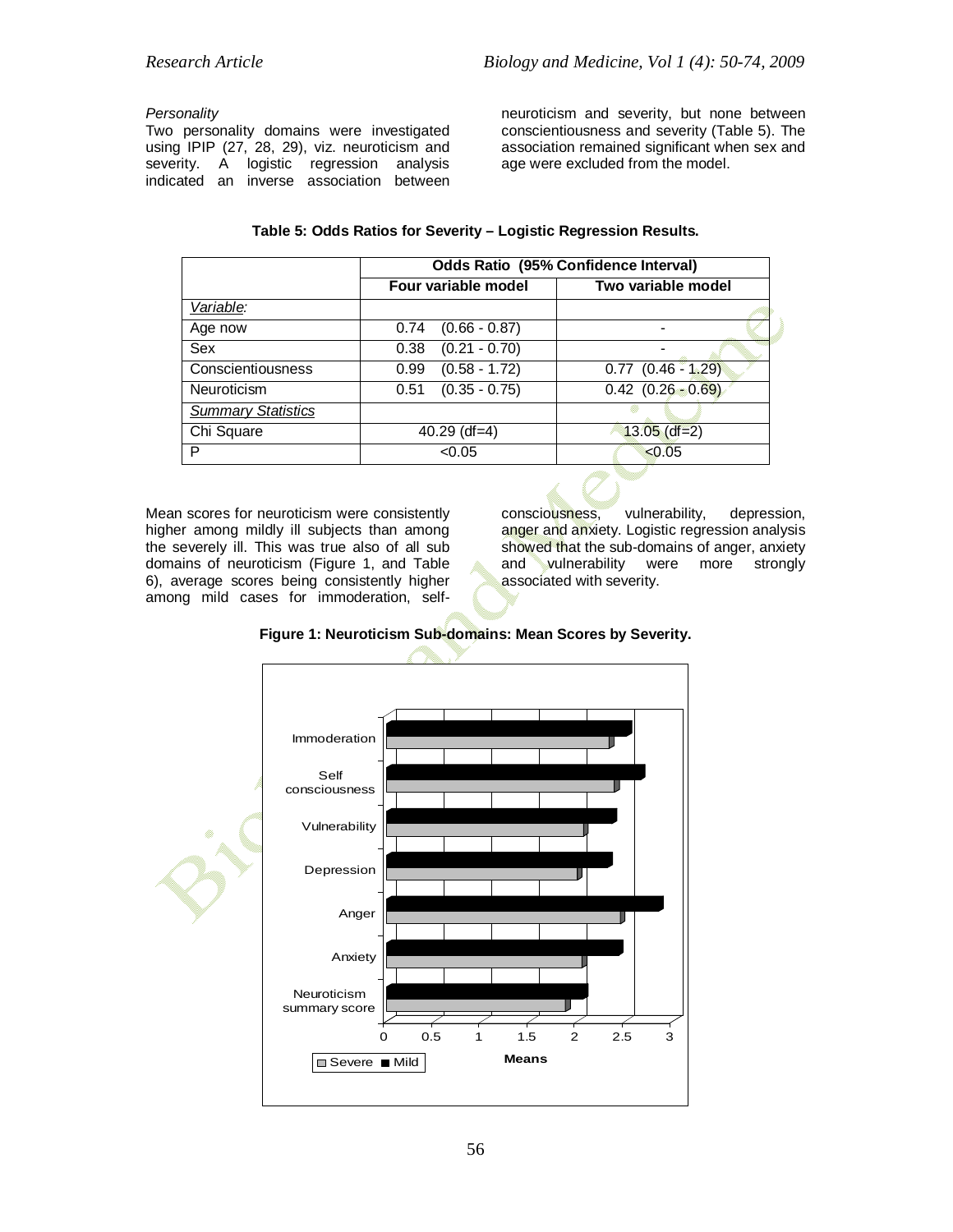|                           | <b>Mean Score</b> | <b>Ratio of Mean</b> |                |
|---------------------------|-------------------|----------------------|----------------|
|                           | Severe cases      | <b>Mild cases</b>    | (Mild: Severe) |
| Neuroticism summary score | 1.87              | 2.05                 | 1.10           |
| Sub-Domain:               |                   |                      |                |
| Anxiety                   | 2.04              | 2.42                 | 1.19           |
| Anger                     | 2.44              | 2.84                 | 1.16           |
| Depression                | 1.99              | 2.30                 | 1.16           |
| Vulnerability             | 2.05              | 2.35                 | 1.15           |
| Self consciousness        | 2.38              | 2.65                 | 1.11           |

#### **Table 6: Comparison of Mean Scores for Neuroticism in Severe and Mild Cases.**

An independent samples t-test indicated no significant difference between the mild and severe groups for any of the conscientiousness sub-domains (Figure 2 and Table 7). However, logistic regression indicated that, while the sub-domains of orderliness, dutifulness, perfectionism and cautiousness were not risk factors for severity, self-efficacy and self-discipline were. a high self efficacy score was associated with an increase in the risk of being severely ill of 70%, while for self discipline a high score was associated with an increase in the level of risk of 64%.



### **Figure 2: Conscientiousness Sub-domains and Severity.**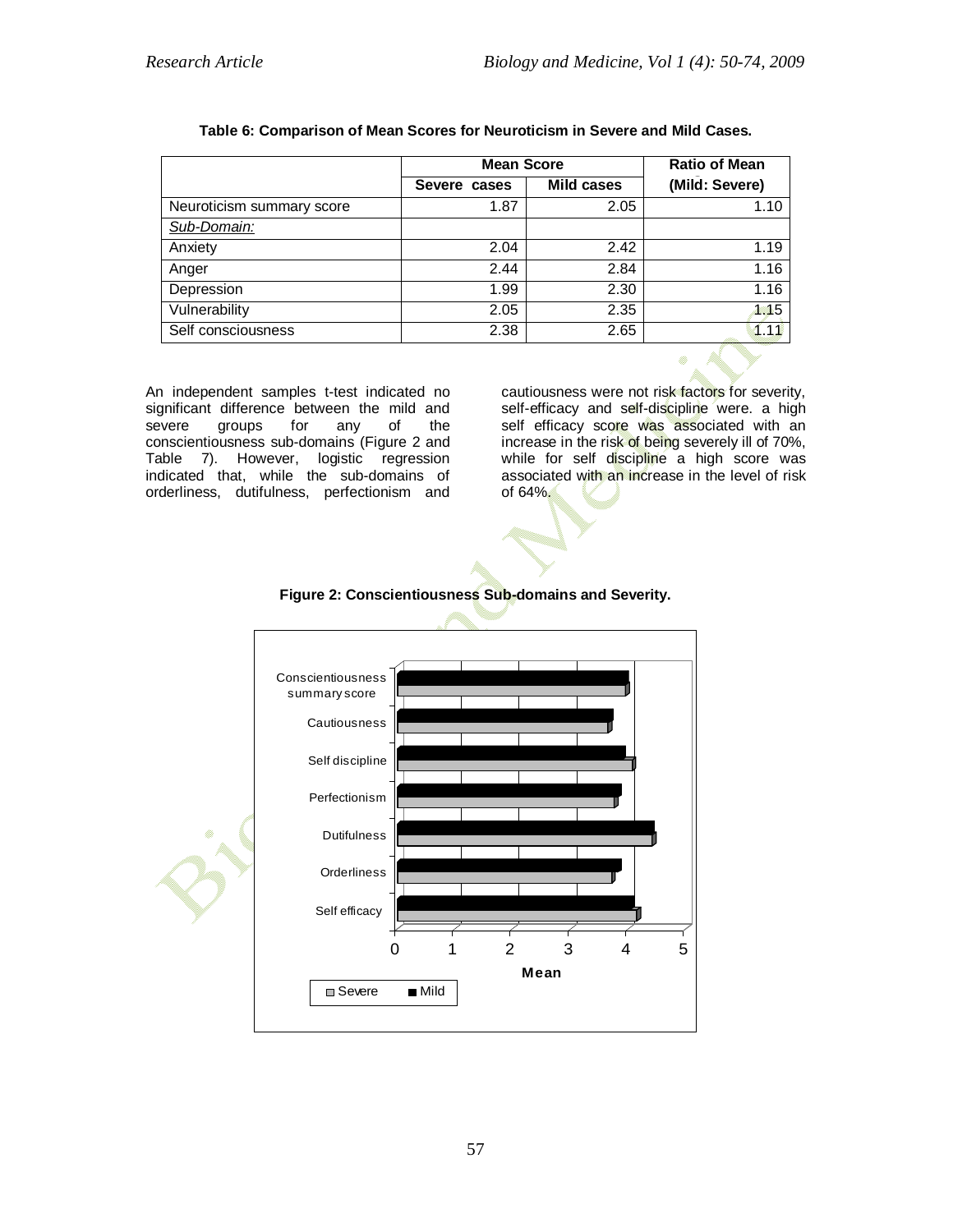|                          | <b>Odds Ratio</b> | 95% Confidence<br><b>Interval</b> |  |
|--------------------------|-------------------|-----------------------------------|--|
| High self-efficacy score | 1.70              | $1.12 - 2.57$                     |  |
| High self discipline     | 1.64              | $1.07 - 2.50$                     |  |
| High conscientiousness   | 0.98              | $0.65 - 1.48$                     |  |
| High orderliness         | 1.14              | $0.75 - 1.72$                     |  |
| High dutifulness         | 0.82              | $0.54 - 1.24$                     |  |
| High perfectionism       | 1.07              | $0.71 - 1.62$                     |  |
| High cautiousness        | 1.70              | $1.12 - 2.57$                     |  |

**Table 7: Conscientiousness and Severity: Logistic Regression Analysis.**

#### *Pre-Illness exposures*

There was no association between smoking habits and development of severe ME/CFS (table 8) (chi sq. (Current smokers v. Non $smokes$ ) = 2.45;  $p = 0.118$ ). Severely ill subjects were more likely than mild cases to have reported exercising six or more hours per week prior to falling ill (chi sq.  $= 6.4$ ; p  $= 0.009$ ) (table 9). As regards last occupation before developing ME/CFS, homemakers and students were over-represented in the severe category, while teachers and academics were under-represented (table 10). Working night shifts before falling ill was not a risk factor for severity. 20.8% of severe respondents (16 out of 77) did so, and 15.6% (79 out of 597) mild ones (chi sq. = 0.97; p = 0.324).

|                                     | <b>Mild</b>      |         | <b>Severe</b>    |         |
|-------------------------------------|------------------|---------|------------------|---------|
|                                     | <b>No. Cases</b> | % total | <b>No. Cases</b> | % total |
| <b>Smoking Behaviour:</b>           |                  |         |                  |         |
| Non-Smoker                          | 397              | 65.0    | 70               | 58.3    |
| Ex-Smoker                           | 157              | 25.7    | 33               | 27.5    |
| Current smoker                      | 57               | 9.3     | 17               | 14.2    |
| Total                               | 611              | 100.0   | 120              | 100.0   |
| <b>Reported Chemical Exposures:</b> |                  |         |                  |         |
| Yes, at work                        | 111              | 23.8    | 29               | 27.4    |
| Yes, at home                        | 30               | 6.4     | 25               | 23.6    |
| No                                  | 326              | 69.8    | 52               | 49.1    |
| Total                               | 467              | 100.0   | 106              | 100.0   |

### **Table 8: Smoking, and Reported Exposure to Chemicals.**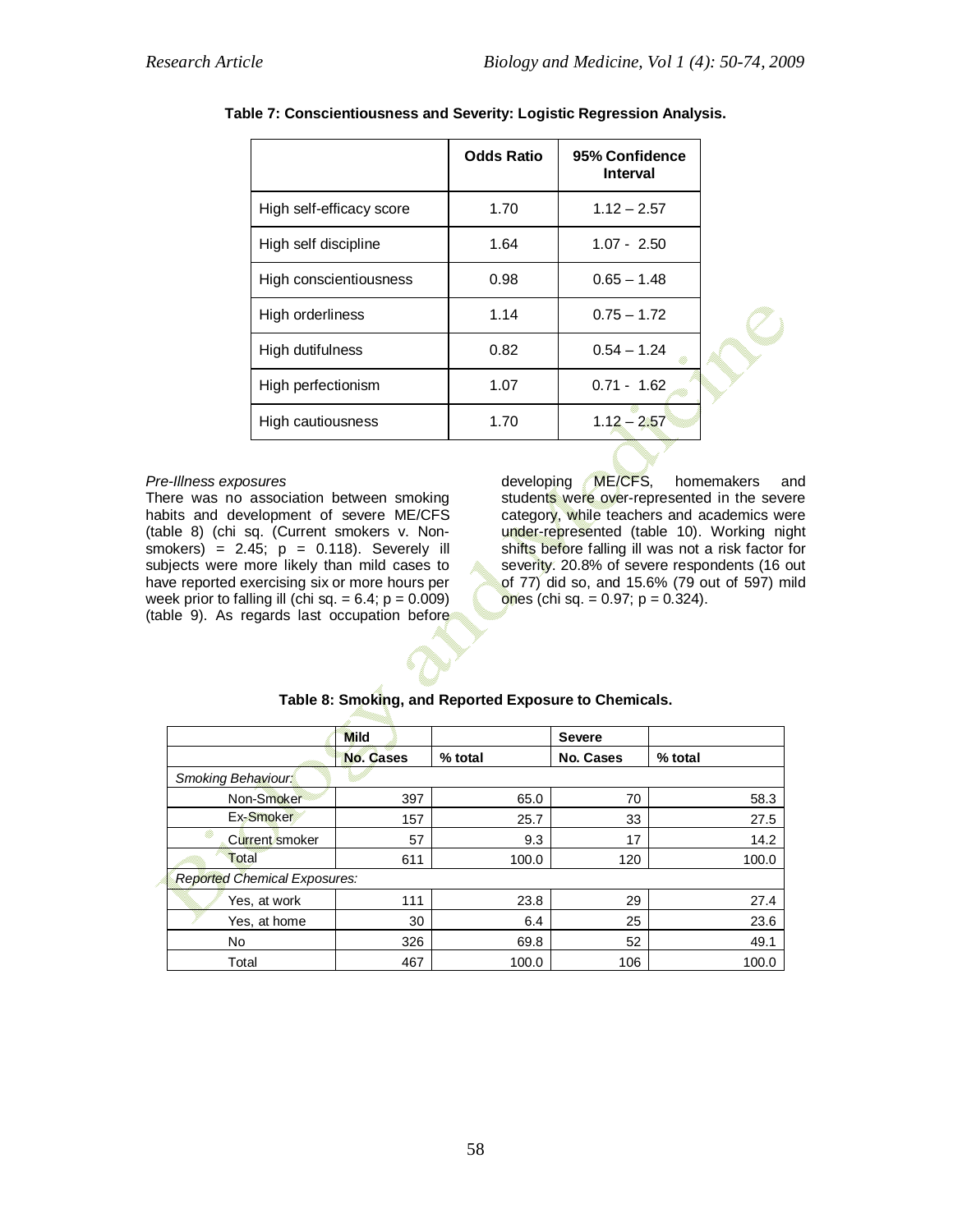| Hours/week   | Mild      |         | <b>Severe</b> |         |
|--------------|-----------|---------|---------------|---------|
|              | No. cases | % total | No. cases     | % total |
| <1           | 34        | 5.7     |               | 5.8     |
| 1 to $2$     | 79        | 13.1    | 8             | 6.6     |
| $2$ to $3$   | 85        | 14.1    | 17            | 14.0    |
| $3$ to $4$   | 79        | 13.1    | 10            | 8.3     |
| 4 to 5       | 81        | 13.5    | 14            | 11.6    |
| 6 or more    | 243       | 40.4    | 65            | 53.7    |
| <b>TOTAL</b> | 601       | 100.0   | 121           | 100.0   |
|              |           |         |               |         |

#### **Table 9: Exercise prior to falling ill.**

**Table 10: Last occupation before developing ME/CFS.**

|                         |       | <b>Mild</b> |       | <b>Severe</b> | Chi-sq.* | р         |
|-------------------------|-------|-------------|-------|---------------|----------|-----------|
|                         | No.   |             | No.   |               |          |           |
|                         | cases | % total     | Cases | % total       |          |           |
| Teacher/academic        | 134   | 24.3        | 13    | 11.4          | 8.369    | 0.0038167 |
| Secretary/Office        |       |             |       |               |          |           |
| worker/administrator    | 131   | 23.7        | 26    | 22.8          | 0.008    | 0.9287300 |
| Student                 | 47    | 8.5         | 27    | 23.7          | 20.506   | 0.0000027 |
| Healthcare professional | 84    | 15.2        | 9     | 7.9           | 3.63     | 0.0567468 |
| Housewife               | 21    | 3.8         | 14    | 12.3          | 11.985   | 0.0005363 |
| Manual worker           | 24    | 4.3         | 6     | 5.3           | 0.033    | 0.8558503 |
| Retired                 | 13    | 2.4         | 2     | 1.8           | 0.002    | 0.9643294 |
| Other                   | 98    | 17.8        | 17    | 14.9          | 0.354    | 0.5518575 |
| <b>TOTAL</b>            | 552   | 100.0       | 114   | 100.0         |          |           |

\* Category v. all others

There was a difference in reported exposure to chemicals at home, but not at work, between severe and mild cases which appears highly significant (Chi sq. (all exposures) =  $15.66$ ; p = 0.00076. For home exposures, chi sq. = 27.38, p <0.000001; for occupational exposures, chi sq. =  $0.424$ ;  $p = 0.52$ ). However, this must interpreted with caution, since self-reported exposures are notoriously unreliable, and likely to be influenced by post hoc rationalisation. Information was given about the nature of the claimed exposures in a small minority of cases (table 8). Where information about the nature of chemical exposures was given, it tended to be vague, and no pattern emerged as to which specific chemical or class of chemical was being blamed for the subsequent development of illness. Responses were analysed according to whether claimed exposures were specific (i.e. specific chemical identified), unspecific (class of substance but no specific chemical identified), or vague (neither class of substance nor specific chemical identified) (table 11). Mildly ill people were more likely to have reported a specific chemical exposure than severely ill people (i.e. 21 of 62 mild cases (33.9%), compared with 4 out of 27 severe cases (14.8%), but this was not statistically significant (Chi sq.  $= 2.504$ ; p = 0.114). Exposure to agricultural/horticultural chemicals was reported by 50% of those severe cases reporting exposures (24 out of 48) and 33.9% (21 out of 62) mild cases. This difference was not statistically significant (chi  $sq. = 2.28; p = 0.131$ .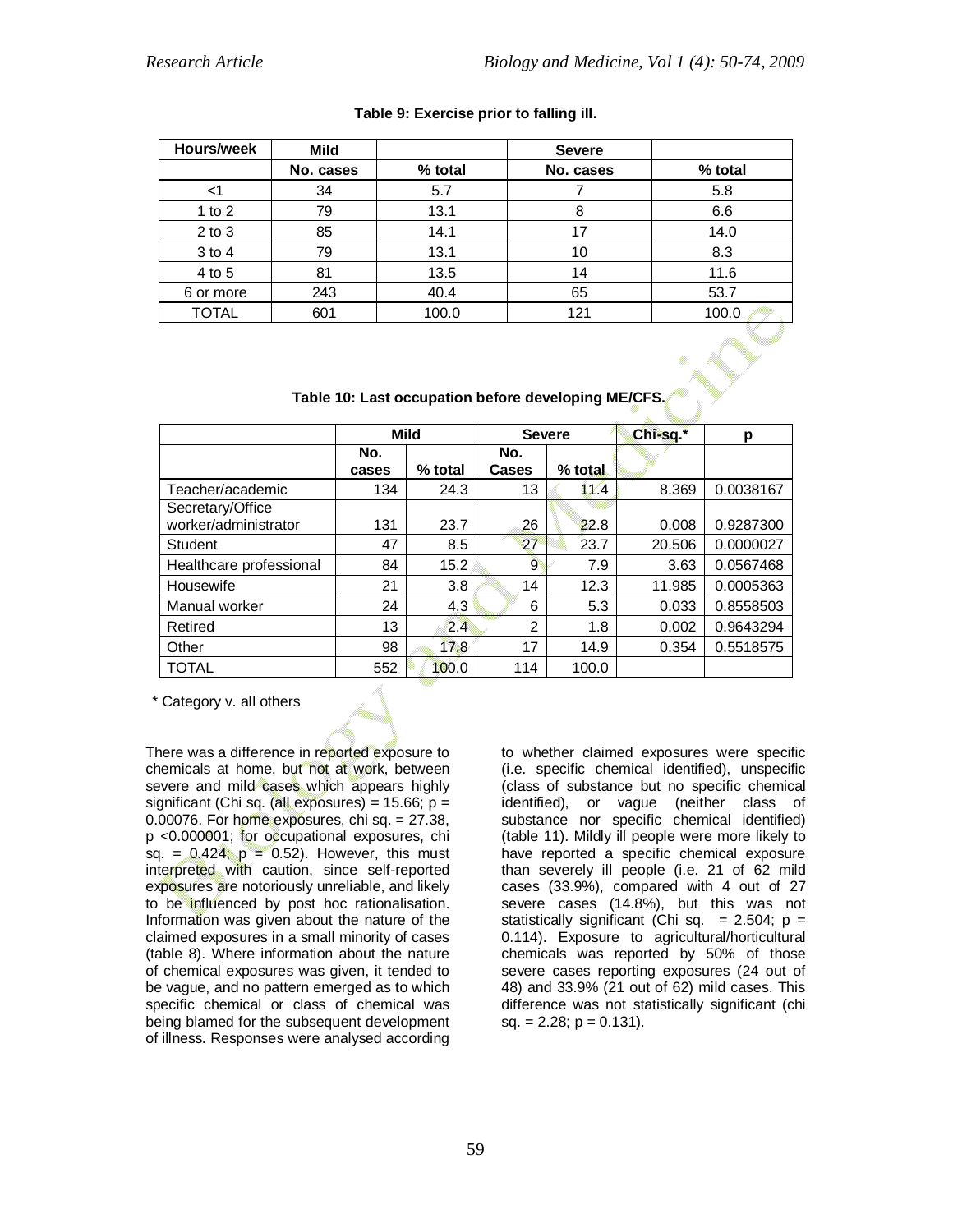| Category                              |                 |                     |                 |                 |
|---------------------------------------|-----------------|---------------------|-----------------|-----------------|
|                                       | Agriculture/    | <b>Construction</b> | Other           | <b>TOTAL</b>    |
|                                       | horticulture    | industry            |                 |                 |
| Occupational exposures:               |                 |                     |                 |                 |
| Mild cases:                           |                 |                     |                 |                 |
| Specific                              | $\overline{2}$  | 1                   | 9               | 12              |
| Unspecific                            | $\overline{2}$  | $\overline{2}$      | $\overline{10}$ | 14              |
| Vague                                 | 1               | 1                   | 6               | 8               |
| <b>TOTAL</b>                          | $\overline{5}$  | $\overline{4}$      | 25              | 34              |
| Severe cases:                         |                 |                     |                 |                 |
| Specific                              | $\mathbf 0$     | $\mathbf 0$         | $\overline{2}$  | $\overline{2}$  |
| <b>Unspecific</b>                     | 1               | $\overline{0}$<br>ø | $\overline{3}$  | $\overline{4}$  |
| Vague                                 | 1               | $\mathbf{1}$        | $\overline{2}$  | $\overline{4}$  |
| <b>TOTAL</b>                          | $\overline{2}$  | 1.                  | 7               | 10              |
|                                       |                 |                     |                 |                 |
| ALL OCCUPATIONAL EXPOSURES            | $\overline{7}$  | 5                   | $\overline{32}$ | 44              |
|                                       |                 |                     |                 |                 |
| Home exposures:                       |                 |                     |                 |                 |
| Mild cases:                           |                 |                     |                 |                 |
| Specific                              | 6               | $\overline{2}$      | 1               | 9               |
| <b>Unspecific</b>                     | $\overline{5}$  | $\overline{2}$      | 1               | $\overline{8}$  |
| Vague                                 | $\overline{5}$  | 1                   | $\overline{5}$  | 11              |
| <b>TOTAL</b>                          | 16              | $\overline{5}$      | $\overline{7}$  | 28              |
| Severe cases:                         |                 |                     |                 |                 |
| Specific                              | 1               | $\mathbf 0$         | 1               | $\overline{2}$  |
| Unspecific                            | $\overline{9}$  | $\overline{3}$      | $\overline{3}$  | $\overline{6}$  |
| Vague                                 | $\overline{0}$  | $\overline{0}$      | $\overline{0}$  | $\mathbf 0$     |
| <b>TOTAL</b>                          | 10              | $\overline{3}$      | 4               | 17              |
|                                       |                 |                     |                 |                 |
| ALL HOME AND LIVING EXPOSURES         | 20              | 6                   | 11              | 37              |
|                                       |                 |                     |                 |                 |
| <b>OVERALL TOTAL (all categories)</b> | $\overline{27}$ | $\overline{11}$     | 43              | $\overline{81}$ |

There were few variations in respect of preillness biomedical factors between the severe and mild categories As regards immunisation rates, severe cases were significantly less likely to have been immunised against hepatitis B and smallpox (NB. 10 related hypotheses were tested, so a revised alpha value, following the Bonferroni procedure, of 0.005 was adopted) (Table 12). For every category of potential allergen enquired about except for pollen, a higher proportion of respondents in the severe category than in the

mild category reported allergies. These variations were statistically significant only in the cases of drugs and cosmetics (NB. 7 related hypotheses were tested, so a revised alpha value, following the Bonferroni procedure, of 0.007 was adopted). 86.7% severe cases, and 78.1% of mild cases, reported having had an infection in the month before they fell ill (chi sq.  $=$  4.169;  $p = 0.041$ ). This was weakly significant, as was the more frequent reporting of Epstein-Barr virus infection among severe cases (table 12).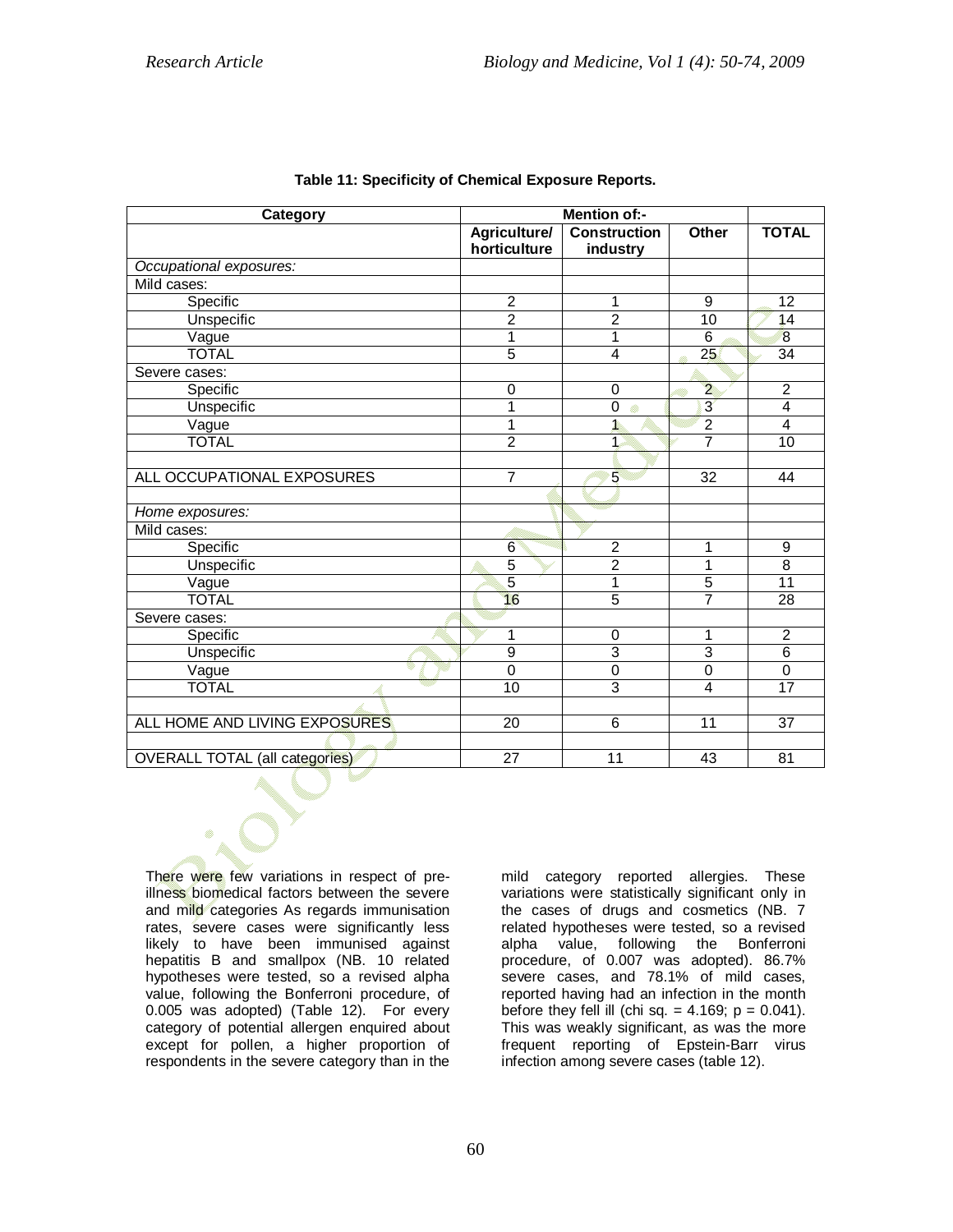|                                    | <b>Mild cases</b> |            |                             | Severe cases    |                        | $\overline{\text{Chi}}$<br>sq. | p     |         |  |
|------------------------------------|-------------------|------------|-----------------------------|-----------------|------------------------|--------------------------------|-------|---------|--|
|                                    | No.<br>cases      | %<br>total | <b>Total</b><br>$(= 100\%)$ | No.<br>cases    | $\frac{0}{0}$<br>total | <b>Total</b><br>$(= 100\%)$    |       |         |  |
| <b>Immunisations</b>               |                   |            |                             |                 |                        |                                |       |         |  |
| Cholera                            | 113               | 20.3       | 556                         | 21              | 18.7                   | 115                            | 0.14  | 0.707   |  |
| Diphtheria                         | $\overline{3}$ 19 | 55.5       | $\overline{575}$            | 59              | 50.4                   | 117                            | 0.81  | 0.369   |  |
| <b>Measles</b>                     | 254               | 44.6       | 570                         | $\overline{59}$ | 50.0                   | $\overline{118}$               | 0.96  | 0.328   |  |
| Mumps                              | 205               | 36.5       | 562                         | 38              | 32.2                   | 118                            | 0.60  | 0.438   |  |
| Typhoid                            | 177               | 31.9       | 554                         | 25              | $\overline{2}1.9$      | 114                            | 4.04  | 0.045   |  |
| <b>Hepatitis B</b>                 | 163               | 29.1       | 561                         | 16              | 13.9                   | 115<br>$\bullet$               | 10.48 | 0.001   |  |
| Poliomyelitis                      | 512               | 85.0       | 602                         | 94              | 78.3                   | 120                            | 2.87  | 0.090   |  |
| Rubella                            | 278               | 48.4       | 574                         | 65              | 55.6                   | 117                            | 1.70  | 0.193   |  |
| Smallpox                           | 283               | 49.4       | 573                         | 37              | 31.4                   | 118                            | 12.08 | 0.0005  |  |
| Tetanus                            | 534               | 88.7       | 602                         | 97              | 80.2                   | 121                            | 5.87  | 0.015   |  |
| Allergies:                         |                   |            |                             |                 |                        |                                |       |         |  |
| Food                               | 232               | 44.8       | 518                         | 68              | 57.6                   | 118                            | 5.85  | 0.016   |  |
| Pollen                             | 192               | 36.9       | 520                         | 44              | 37.0                   | 119                            | 0.009 | 0.992   |  |
| Drugs                              | 184               | 36.0       | 511                         | 64              | 53.8                   | 119                            | 12.04 | 0.00035 |  |
| Cosmetics                          | 184               | 36.6       | 516                         | 64              | 54.2                   | 118                            | 12.59 | 0.00039 |  |
| Animals                            | 139               | 27.4       | 508                         | $\overline{32}$ | 27.4                   | 117                            | 0.013 | 0.909   |  |
| House dust mite                    | 98                | 19.5       | 502                         | 35              | 29.9                   | 117                            | 5.48  | 0.019   |  |
| Other                              | 116               | 23.2       | 499                         | 34              | 29.3                   | 116                            | 1.56  | 0.211   |  |
| <b>ALL ALLERGENS</b>               | 451               | 72.4       | 623                         | 110             | 88.7                   | 124                            | 13.87 | 0.0002  |  |
| Infections in month before illness |                   |            |                             |                 |                        |                                |       |         |  |
| Coxsackie                          | 41                | 8.2        | 499                         | 10              | 9.2                    | 109                            | 0.019 | 0.890   |  |
| <b>EBV</b>                         | 66                | 13.1       | 504                         | 23              | 21.5                   | 107                            | 4.352 | 0.037   |  |
| Other viruses                      | 306               | 26.1       | 532                         | 55              | 49.1                   | 112                            | 2.327 | 0.127   |  |
| Other (non-viral)                  | 59                | 11.8       | 499                         | $\overline{18}$ | 16.2                   | 111                            | 1.215 | 0.270   |  |

*Management in the early stages of the illness* There was a significant difference between the mild and groups in the interval between falling ill and diagnosis. 336 out of 611 respondents with mild disease (55.0%) were diagnosed in less than a year. For severe cases, the proportion was 41.7% (50 out of 120 cases) (chi sq.  $= 6.62$ ; p 0.01). As well as being more likely than mild cases to experience diagnostic

delays, severe cases were more likely to encounter social problems in the early stages of the illness. This applied in every area investigated, in the family, education, in the home, and in the social security system. The workplace was the only exception, where mild cases were significantly more likely than severe cases to have encountered problems (Table 13).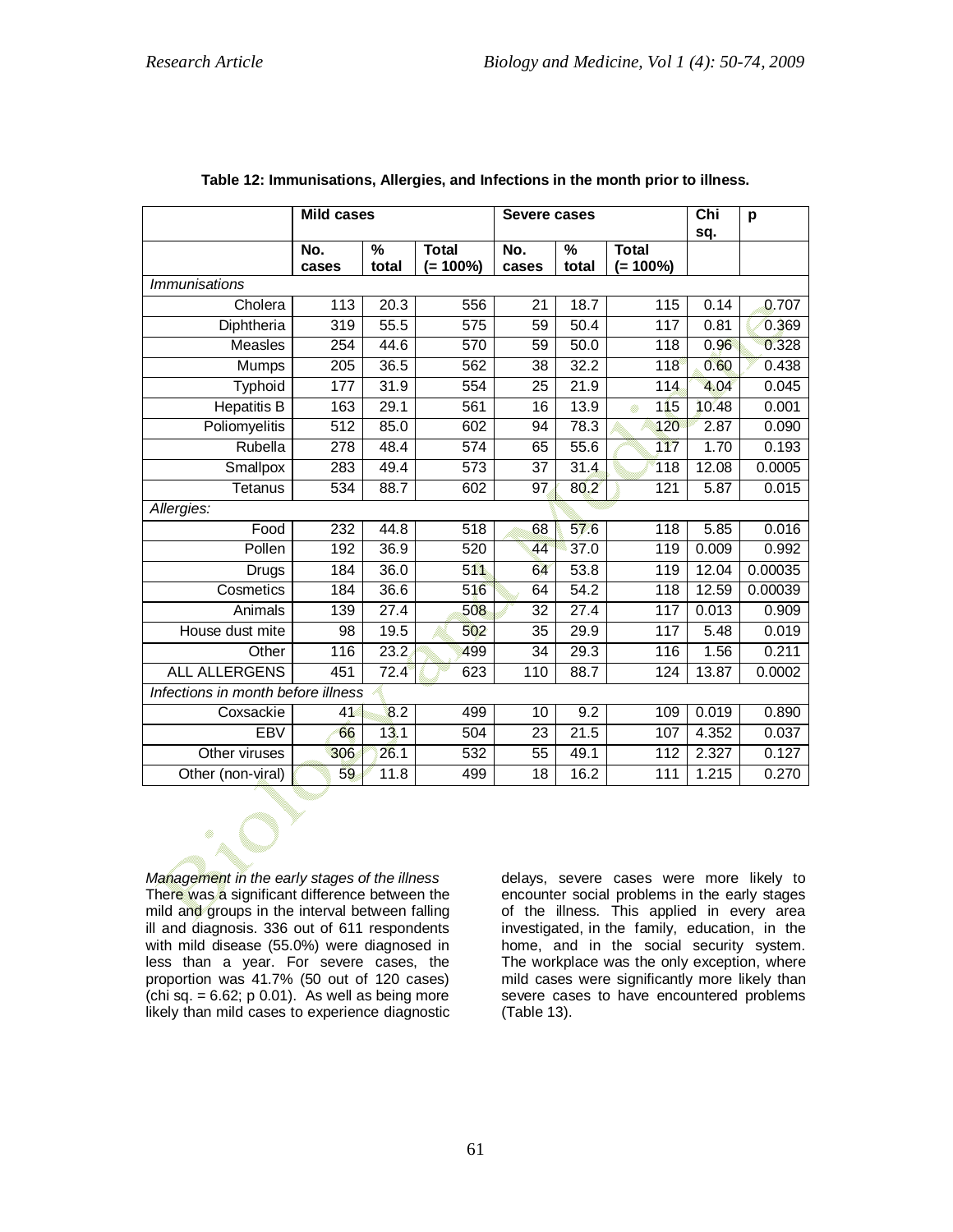|                                | <b>Mild</b>      |           |                  |           |              | <b>Severe</b> | Chi<br>sq.       | p         |       |          |
|--------------------------------|------------------|-----------|------------------|-----------|--------------|---------------|------------------|-----------|-------|----------|
|                                | <b>Yes</b>       |           | <b>No</b>        |           | <b>Yes</b>   |               | <b>No</b>        |           |       |          |
|                                | No.<br>case<br>s | Col.<br>℅ | No.<br>case<br>s | Col.<br>℅ | No.<br>cases | Col.<br>℅     | No.<br>case<br>s | Col.<br>% |       |          |
| Work                           | 402              | 71.5      | 160              | 28.5      | 63           | 52.9          | 56               | 47.1      | 14.82 | 0.0001   |
| Social security<br>benefits    | 175              | 33.0      | 356              | 67.0      | 53           | 44.9          | 65               | 55.1      | 5.55  | 0.019    |
| Family                         | 187              | 34.7      | 352              | 65.3      | 64           | 54.2          | 54               | 45.8      | 14.85 | 0.0001   |
| Education                      | 58               | 11.2      | 462              | 88.8      | 33           | 27.7          | 86               | 72.3      | 20.45 | 0.000006 |
| Lack of support<br>in the home | 152              | 28.4      | 383              | 71.6      | 55           | 45.8          | 65               | 54.2      | 12.97 | 0.0003   |
| Other                          | 97               | 18.8      | 420              | 81.2      | 45           | 37.8          | 74               | 62.2      | 19.17 | 0.00001  |

**Table 13: Social problems encountered in the early stages of the disease.**

Two-thirds of the respondents received treatment in the early stages of the illness (66.6% of mild cases, and 67.7% of severe cases). Among those subjects who did receive treatment in the early stages of the illness, 32.7% of mild cases (98 out of 300) found treatment in the early stages of the illness to be useful, compared with only 11.5% of severe cases (6 out of 52) (chi sq. =  $8.52$ ; p =  $0.0035$ ). By contrast, 73.1% of severe cases found it damaging, compared with only 30.0% of mild cases (chi sq. = 44.7;  $p \le 0.00001$ ). Among

those subjects who received treatment before diagnosis, people with severe disease were significantly more likely to have received analgesics, physiotherapy, or complementary therapy than people with mild disease. There were no significant differences in any other type of treatment. After diagnosis, the proportions of both mild and severe cases receiving treatment rose markedly, and severe cases were very significantly more likely than mild cases to have received physiotherapy (Table 14).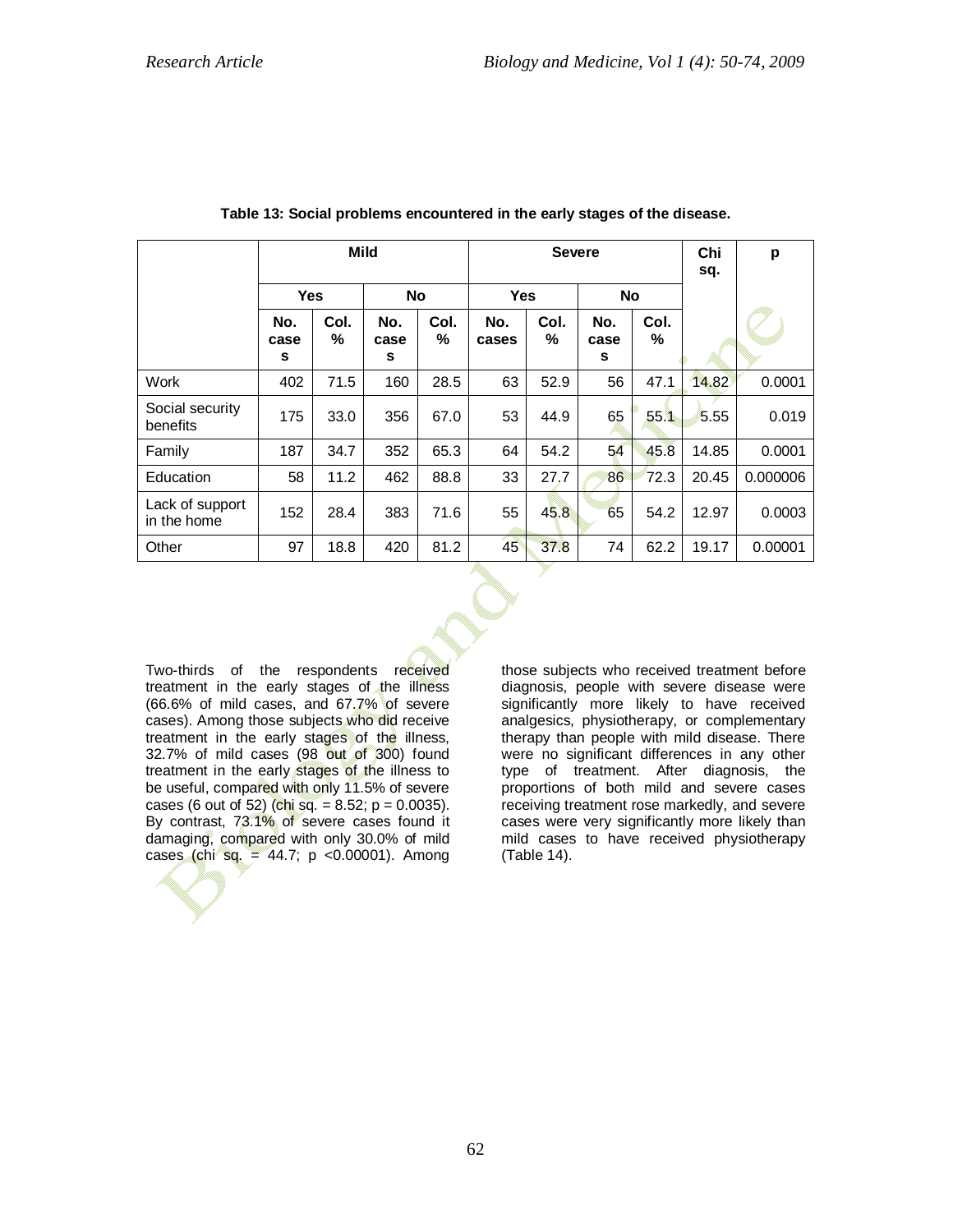## *Research Article Biology and Medicine, Vol 1 (4): 50-74, 2009*

|                       | <b>Before Diagnosis</b> |             |       |               |        |             |       | <b>Immediately after Diagnosis</b> |       |               |        |        |  |
|-----------------------|-------------------------|-------------|-------|---------------|--------|-------------|-------|------------------------------------|-------|---------------|--------|--------|--|
|                       |                         | <b>Mild</b> |       | <b>Severe</b> |        | P           |       | <b>Mild</b>                        |       | <b>Severe</b> |        | P      |  |
|                       | No.                     | % total     | No.   | % total       |        |             | No.   | % total                            | No.   | % total       |        |        |  |
|                       | cases                   | $(n = 623)$ | cases | $(n = 124)$   |        |             | cases | $(n = 623)$                        | cases | $(n = 124)$   |        |        |  |
| Pain killers          | 193                     | 31.0        | 46    | 37.1          | 8.733  | 0.003       | 199   | 31.9                               | 51    | 41.1          | 3.518  | 0.061  |  |
| Tranquillisers        | 56                      | 9.0         | 15    | 12.1          | 0.828  | 0.363       | 42    | 6.7                                | 12    | 9.7           | 0.927  | 0.336  |  |
| Antidepressants       | 190                     | 30.5        | 36    | 29.0          | 0.047  | 0.828       | 257   | 41.3                               | 69    | 55.6          | 8.135  | 0.004  |  |
| Other drugs           | 97                      | 15.6        | 20    | 16.1          | 0.000  | 1.000       | 88    | 14.1                               | 24    | 19.4          | 1.828  | 0.176  |  |
| Physiotherapy         | 35                      | 5.6         | 20    | 16.1          | 15.246 | 0.00009     | 68    | 10.9                               | 29    | 23.4          | 13.155 | 0.0003 |  |
| Occupational therapy  | 7                       | 1.1         | 4     | 3.2           |        | $0.070^{#}$ | 47    | 7.5                                | 17    | 13.7          | 4.262  | 0.039  |  |
| Activity management   | 19                      | 3.0         | 4     | 3.2           |        | 0.217       | 115   | 18.5                               | 26    | 21.0          | 0.277  | 0.599  |  |
| Complete bed rest     | 77                      | 12.4        | 15    | 12.1          | 0.005  | 0.944       | 64    | 10.3                               | 19    | 15.3          | 2.183  | 0.140  |  |
| Graded exercise       | 23                      | 3.7         | 11    | 8.9           | 5.249  | 0.022       | 100   | 16.1                               | 22    | 17.7          | 0.110  | 0.740  |  |
| Cognitive behaviour   |                         |             |       |               |        |             |       |                                    |       |               |        |        |  |
| therapy               | 18                      | 2.9         | 8     | 6.5           | 2.918  | 0.088       | 53    | 8.5                                | 9     | 7.3           | 0.080  | 0.777  |  |
| Counselling           | 49                      | 7.9         | 16    | 12.9          | 2.700  | 0.100       | 99    | 15.9                               | 25    | 20.2          | 1.071  | 0.301  |  |
| Complementary         |                         |             |       |               |        |             |       |                                    |       |               |        |        |  |
| therapies             | 75                      | 12.0        | 28    | 22.6          | 8.802  | 0.003       | 152   | 24.4                               | 25    | 20.2          | 0.806  | 0.369  |  |
| Other treatment       | 62                      | 10.0        | 21    | 16.9          | 4.424  | 0.035       | 89    | 14.3                               | 19    | 15.3          | 0.026  | 0.872  |  |
| <b>ALL TREATMENTS</b> | 415                     | 66.6        | 84    | 67.7          | 0.019  | 0.890       | 506   | 81.2                               | 111   | 89.5          | 4.518  | 0.036  |  |
| Fisher's Exact Test   |                         |             |       |               |        |             |       |                                    |       |               |        |        |  |

#### **Table 14: Patterns of Treatment in the Early Stages of the Illness.**

f 1999)

# Fisher's Exact Test

NB. Probability values in **BOLD** are significant at a revised α-threshold of 0.0036, following the Bonferroni procedure

For ALL TREATMENTS, the increase after diagnosis in the proportion of patients receiving treatment was statistically significant, i.e.:-

Mild cases: Chi sq. =  $33.092$ ; p < $0.00001$ 

Elio

Severe cases: Chi sq. =  $16.221$ ;  $p < 0.00001$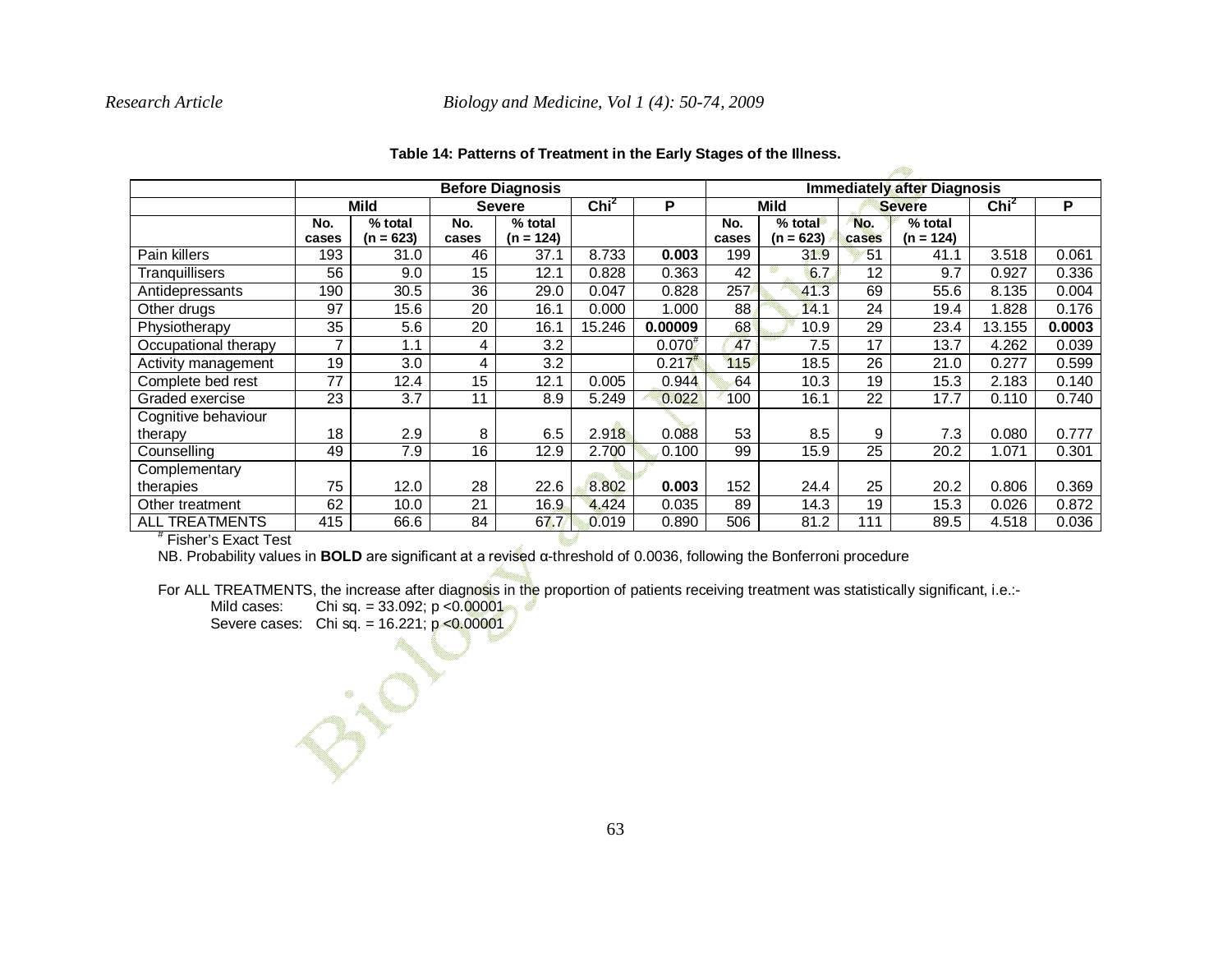There were few respondents for whom there was no professional involvement in their initial treatment, and there was no significant difference between mild and severe cases in the proportions with professional involvement in their initial treatment. Most respondents, of both categories, reported that at least one helpful professional was involved in their initial care after diagnosis, though severe cases reported this less frequently than mild cases, i.e. 501 out of 623 mild cases (80.4%), compared with 76 out of 124 severe cases (61.3%). This difference was statistically significant (chi sq. =  $20.50$ , p =  $0.000006$ ).

The GP was the professional most commonly consulted by people with ME/CFS in the early stages of their illnesses, being consulted by 79.9% of people with mild disease and 77.6% of people with severe disease. The proportion of respondents reporting a bad relationship

with their GP was significantly higher among severe cases than mild ones, both before and after diagnosis, even though overall most respondents reported good relationships with their GPs (table 5). In both categories, the proportion of respondents reporting bad relationships with their GPs rose significantly after diagnosis (mild cases: chi sq. by McNemar's test =  $19.04$ ,  $p = 0.0001$ ; severe cases: chi sq. =  $4.15$ , p =  $0.042$ ).

Severe cases were more likely to have been diagnosed by hospital doctors, and less likely to have been diagnosed by GPs, than mild cases. However, this difference was not statistically significant (table 15). Psychiatrists, other hospital doctors, nurses, and social workers were significantly more likely to have been involved in the initial treatment of severe cases than of mild cases. (Table 16).

|                                                  | Mild |       | <b>Severe</b> |       | Chi sq. | P           |  |  |  |  |
|--------------------------------------------------|------|-------|---------------|-------|---------|-------------|--|--|--|--|
|                                                  | No.  | %     | No.           | %     |         |             |  |  |  |  |
| Doctor making initial diagnosis                  |      |       |               |       |         |             |  |  |  |  |
| GP                                               | 488  | 81.6  | 91            | 76.5  | 1.369   | 0.242       |  |  |  |  |
| Hospital doctor                                  | 93   | 15.6  | 24            | 20.2  | 1.229   | 0.268       |  |  |  |  |
| Other                                            | 17   | 2.8   | 4             | 3.4   |         | $0.210^{#}$ |  |  |  |  |
| <b>TOTAL</b>                                     | 598  | 100.0 | 119           | 100.0 |         |             |  |  |  |  |
| Relationship with GP before diagnosis            |      |       |               |       |         |             |  |  |  |  |
| Good                                             | 401  | 65.8  | 62            | 50.4  | 9.840   | 0.002       |  |  |  |  |
| Bad                                              | 29   | 4.8   | 19            | 15.4  | 17.364  | 0.00003     |  |  |  |  |
| Neither good nor bad                             | 179  | 29.4  | 42            | 34.1  | 0.883   | 0.347       |  |  |  |  |
| <b>TOTAL</b>                                     | 609  | 100.0 | 123           | 100.0 |         |             |  |  |  |  |
| Relationship with GP immediately after diagnosis |      |       |               |       |         |             |  |  |  |  |
| Good                                             | 398  | 65.1  | 51            | 42.5  | 20.750  | 0.000005    |  |  |  |  |
| Bad                                              | 72   | 11.8  | 33            | 27.5  | 18.883  | 0.00001     |  |  |  |  |
| Neither good nor bad                             | 141  | 23.1  | 36            | 30.0  | 2.256   | 0.133       |  |  |  |  |
| TOTAL                                            | 611  | 100.0 | 120           | 100.0 |         |             |  |  |  |  |

## **Table 15: Respondents' Relationships with Doctors.**

# Fisher's Exact Test

NB. Probability values in **BOLD** are significant at α-threshold of 0.05.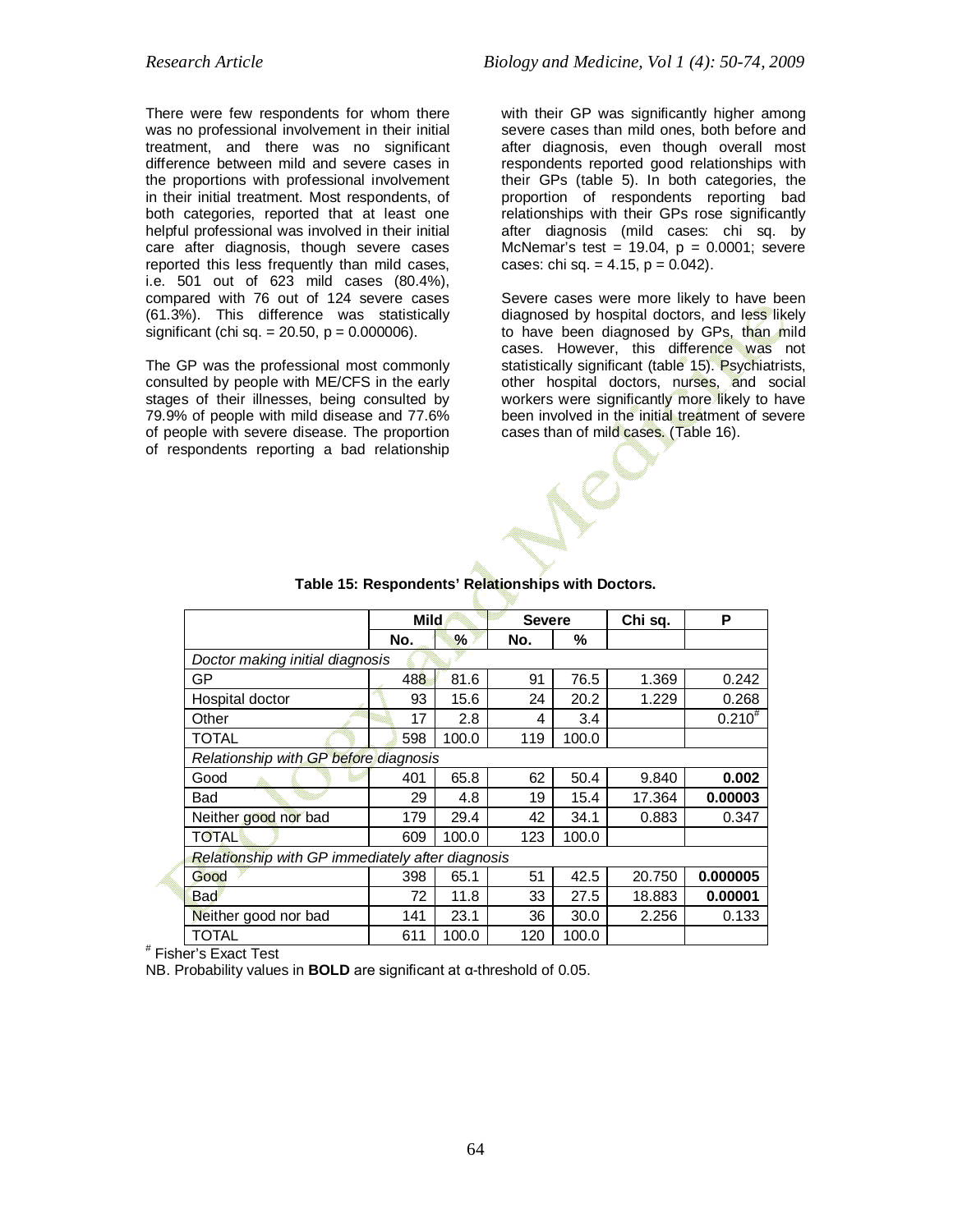|                          | Mild |       | <b>Severe</b> |       | Chi sq. | P         |
|--------------------------|------|-------|---------------|-------|---------|-----------|
|                          | No.  | %     | No.           | %     |         |           |
| Professional involved    | 553  | 88.8  | 106           | 85.5  | 0.778   | 0.378     |
| No professional involved | 70   | 11.2  | 18            | 14.5  |         |           |
| <b>TOTAL</b>             | 623  | 100.0 | 124           | 100.0 |         |           |
|                          |      |       |               |       |         |           |
| GP                       | 498  | 79.9  | 95            | 76.6  | 0.509   | 0.476     |
| Psychiatrist             | 79   | 12.7  | 35            | 28.2  | 18.141  | 0.00002   |
| Other hospital doctor    | 237  | 38.0  | 65            | 52.4  | 8.289   | 0.004     |
| <b>Nurse</b>             | 32   | 5.1   | 16            | 12.9  | 9.124   | 0.003     |
| Occupational therapist   | 43   | 6.9   | 18            | 14.5  | 7.012   | 0.008     |
| Physiotherapist          | 64   | 10.3  | 23            | 18.5  | 6.102   | 0.014     |
| Clinical psychologist    | 43   | 6.9   | 11            | 8.9   | 0.340   | 0.560     |
| Counsellor               | 61   | 9.8   | 20            | 16.1  | 3.666   | 0.566     |
| Social worker            | 13   | 2.1   | 17            | 13.7  | 33.291  | < 0.00001 |
| Complementary therapist  | 108  | 17.3  | 21            | 16.9  | 0.001   | 0.975     |
| Other                    | 61   | 9.8   | 14            | 11.3  | 0.118   | 0.731     |

NB. Probability values in **BOLD** are significant at a revised α-threshold of 0.0045, following the Bonferroni procedure

Table 17 summarises the extent to which<br>respondents found the attitudes of attitudes of professionals involved in their initial care after diagnosis helpful or unhelpful. It will be noted that severe cases were significantly less likely than mild cases to have found helpful the involvement or clinical psychologists, and significantly more likely to have unhelpful the involvement of social workers. As regards GPs, a significantly higher proportion of mild cases than of severe cases found their involvement helpful, while a significantly lower proportion of mild cases than of severe cases found their involvement unhelpful. There were

no significant differences in respect of other professionals, but in many instances, the numbers of cases were very small. Mildly ill subjects reported that the professionals they consulted were helpful far more frequently than they reported that they were unhelpful. This was also true, though less markedly so, for severely ill subjects, except as regards clinical psychologists, who were much more frequently reported by severely ill patients to be unhelpful than to be helpful, though this was not statistically significant (chi sq.  $= 0.406$ ,  $p = 0.52$ ).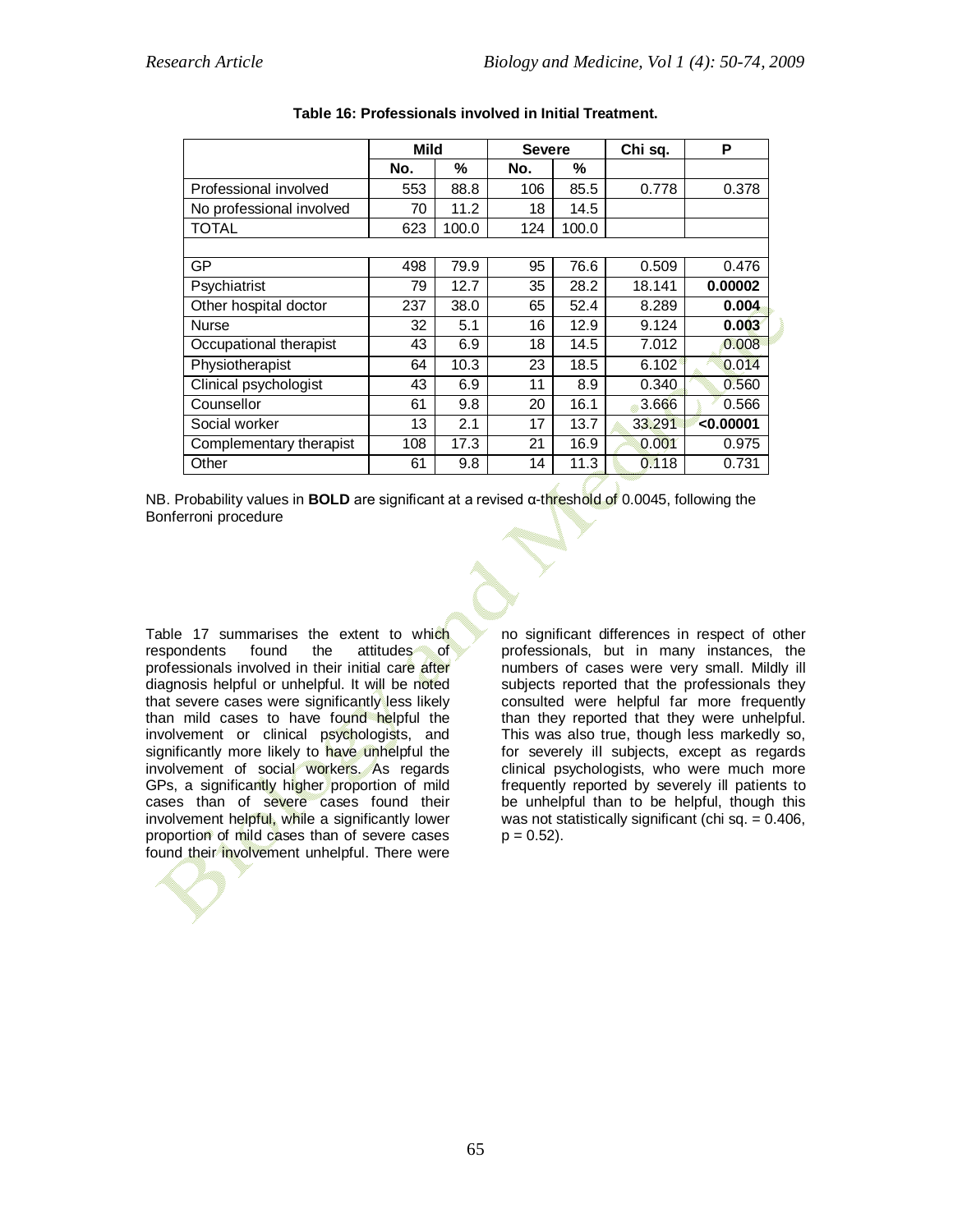|                                                         |                |                   |              |                         |              |              | Chi   |              |
|---------------------------------------------------------|----------------|-------------------|--------------|-------------------------|--------------|--------------|-------|--------------|
|                                                         |                | <b>Mild cases</b> |              |                         | Severe cases |              | sq.   | P            |
|                                                         | No.            | $\%$              | <b>Total</b> | No.                     | %            | <b>Total</b> |       |              |
| Respondents finding professional involvement helpful    |                |                   |              |                         |              |              |       |              |
| GР                                                      | 377            | 74.8              | 504          | 47                      | 58.0         | 81           | 9.024 | 0.0027       |
| Psychiatrist                                            | 58             | 60.4              | 96           | 16                      | 61.5         | 26           | 0.015 | 0.905        |
| Other hospital doctor                                   | 159            | 61.2              | 260          | 38                      | 58.5         | 65           | 0.065 | 0.799        |
| <b>Nurse</b>                                            | 29             | 64.4              | 45           | 11                      | 50.0         | 22           | 0.751 | 0.386        |
| Occupational therapist                                  | 44             | 75.9              | 58           | 14                      | 73.7         | 19           | 0.013 | 0.909        |
| Physiotherapist                                         | 48             | 67.6              | 71           | 13                      | 50.0         | 26           | 1.829 | 0.176        |
| Clinical psychologist                                   | 42             | 67.7              | 62           | $\overline{\mathbf{4}}$ | 26.7         | 15           | 6.851 | 0.0088       |
| Counsellor                                              | 50             | 78.1              | 64           | 15                      | 75.0         | 20           | 0.000 | 1.000        |
| Social worker                                           | 14             | 77.8              | 18           | 9                       | 64.3         | 14           | 4.655 | 0.031        |
| Complementary therapist                                 | 108            | 85.0              | 127          | 19                      | 76.0         | 25           | 0.671 | 0.413        |
| Other professional                                      | 52             | 77.6              | 67           | 11                      | 68.8         | 16           | 0.176 | 0.675        |
| Participants finding professional involvement unhelpful |                |                   |              |                         |              |              |       |              |
| GP                                                      | 73             | 14.5              | 504          | 23                      | 28.4         | 81           | 8.857 | 0.0029       |
| Psychiatrist                                            | 33             | 34.4              | 96           | 9                       | 34.6         | 26           | 0.044 | 0.834        |
| Other hospital doctor                                   | 67             | 25.8              | 260          | 22                      | 33.8         | 65           | 1.324 | 0.250        |
| <b>Nurse</b>                                            | 10             | 22.2              | 45           | 9                       | 40.9         | 22           | 1.703 | 0.192        |
| Occupational therapist                                  | 9              | 15.5              | 58           | $\overline{\mathbf{4}}$ | 21.1         | 19           |       | $0.224^{#}$  |
| Physiotherapist                                         | 18             | 25.4              | 71           | 10                      | 38.5         | 26           | 1.018 | 0.313        |
| Clinical psychologist                                   | 13             | 21.0              | 62           | 8                       | 53.3         | 15           | 4.851 | 0.028        |
| Counsellor                                              | 8              | 12.5              | 64           | 4                       | 20.0         | 20           |       | $0.190^{#}$  |
| Social worker                                           | $\overline{3}$ | 16.7              | 18           | 5                       | 35.7         | 14           |       | $0.0091^{#}$ |
| Complementary therapist                                 | 13             | 10.2              | 127          | 5                       | 20.0         | 25           |       | $0.098^{#}$  |
| Other professional                                      | 11             | 16.4              | 67           | 4                       | 25.0         | 16           |       | $0.235^{*}$  |

## **Table 17: Attitudes of professionals involved in initial care after diagnosis.**

# Fisher's Exact Test

#### *Logistic regression*

A logistic regression model was constructed in order to review the relative contributions of the range of factors, which appeared to be increasing the risk of severe disease. The initial model comprised 24 independent

variables. 587 mild and 116 severe cases were included in the model. This was highly significant (Initial chi sq. (-2 Log Likelihood) = 629.72; p <0.00001). The variables are listed, together with univariate chi squared results and probabilities, in Table 18.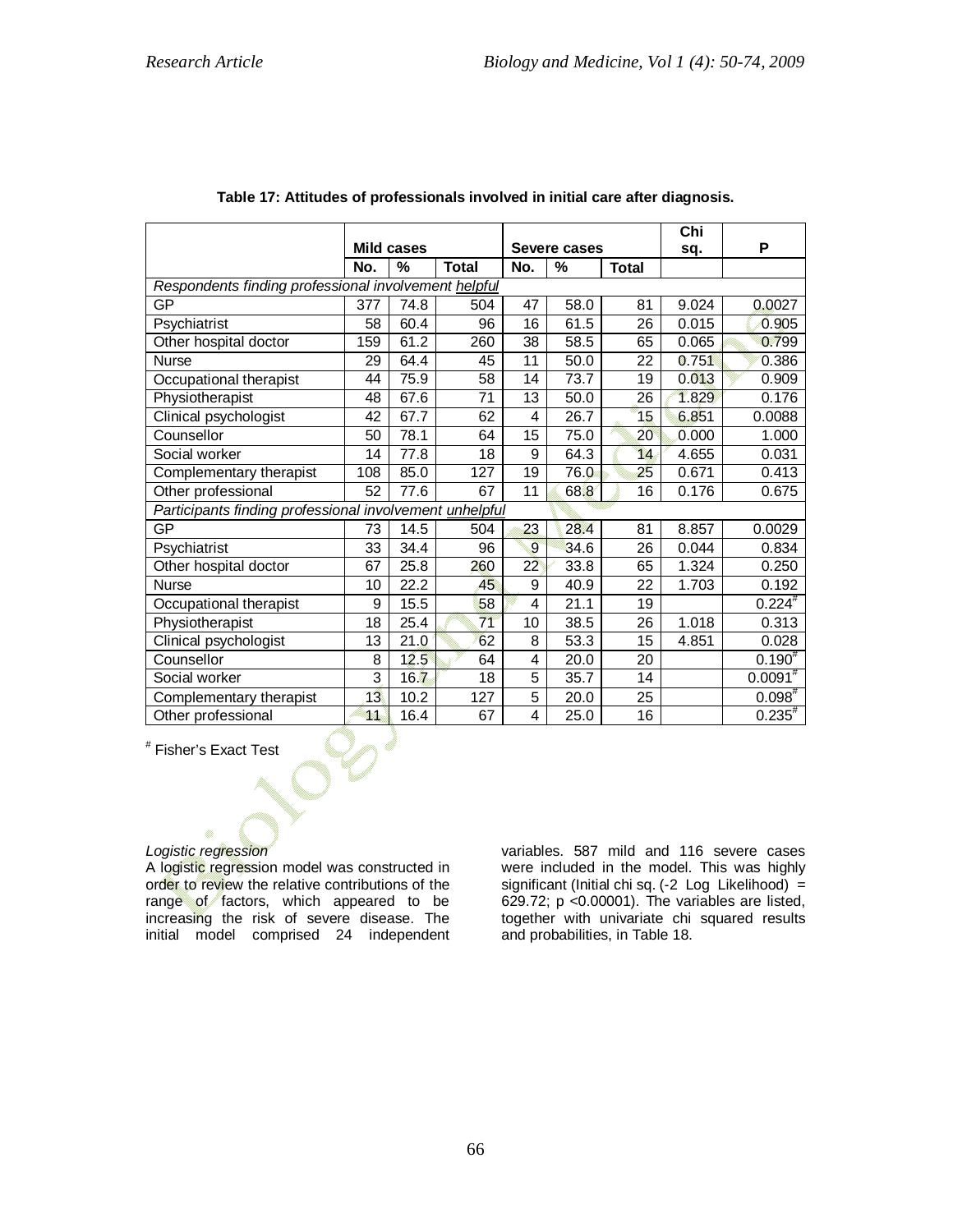| <b>Description</b>                         | Chi sq.<br>(variable v.<br>severity) | р        |  |
|--------------------------------------------|--------------------------------------|----------|--|
|                                            |                                      |          |  |
| Conscientiousness summary score            | 2.422                                | 0.298    |  |
| Neuroticism summary score                  | 12.596                               | 0.0056   |  |
| Gender                                     | 9.934                                | 0.0016   |  |
| Family history of ME/CFS                   | 8.858                                | 0.0029   |  |
| History of ME/CFS in mother                | 5.345                                | 0.0208   |  |
| Hours of exercise per week before illness  | 10.642                               | 0.1001   |  |
| <b>Hepatitis B immunisation</b>            | 8.266                                | 0.0040   |  |
| Smallpox vaccination                       | 7.212                                | 0.0072   |  |
| Occupation                                 | 38.109                               | < 0.0001 |  |
| Infection in month prior to illness        | 3.635                                | 0.0566   |  |
| EBV Infection in month prior to illness    | 2.816                                | 0.0933   |  |
| Problems at work at outset of illness      | 6.391                                | 0.0115   |  |
| Problems with social security at outset    | 24.032                               | < 0.0001 |  |
| Family difficulties at outset              | 4.438                                | 0.0351   |  |
| All allergens                              | 14.455                               | 0.0001   |  |
| Interval between falling ill and diagnosis | 12.991                               | 0.0015   |  |
| Value of initial treatment                 | 19.940                               | < 0.0001 |  |
| Antidepressants after diagnosis            | 5.886                                | 0.0115   |  |
| Relationship with GP before and after      | 28.519                               | < 0.0001 |  |
| diagnosis                                  |                                      |          |  |
| Psychiatrist involved in initial treatment | 11.224                               | 0.0008   |  |
| At least one helpful health professional   | 3.326                                | 0.0681   |  |

## **Table 18: The Initial Overall Logistic Regression Model.**

The model was refined by successive deletion of variables. Firstly, where variables appeared covariate, those with the weaker associations with the dependent variable were deleted. Then variables were deleted in sequence, in order of weakness of association with the outcome variable. Eventually a six variable model was obtained, in which chi sq. =  $633.37$ (p<0.00001). Thus, successive deletions had no impact on the predictive power of the model. The independent variables in the final model were:

- **Occupation**
- Problems with social security
- Interval between falling ill and diagnosis
- Perceived value of initial treatment
- Relationship with GP before and after diagnosis
- Involvement of a psychiatrist in initial treatment

#### *Consequences of severity*

2.5% of those with severe ME claimed to be still working at the job they had had immediately before falling ill, compared with 21.2% of mild cases (chi sq. (still working v not working or retired) =  $22.50$ ;  $p = 0.000001$ ). It is clear from comments made by respondents, though, that many of those still working were clinging on with some considerable difficulty, e.g. these comments from mildly affected respondents:- "Only just", "Up to a point", "Part time - long break", "But off sick again with ME".

4 out of 6 severe cases (66.7%) who claimed to be still working were working less than 10 hours per week, compared with 32 out of 174  $(18.4%)$  mild cases (p by Fisher's Exact Test = 0.0014). Only 13.8% of respondents were still able to do the job they had immediately before falling ill (i.e. 29 out of 136). Of the 82.6% who were unable, to do so, 288 (30.8%) had retired on medical grounds. As might be expected, manual workers were least able to continue their previous jobs, i.e. only 2 out of 44, or 4.3%, compared with 128 out of 775 others  $(14.2\%)$  (p by Fisher's Exact Test = 0.028)

### **Discussion**

The accuracy of assignment to mild and severe categories appears to have been high, given the differences between the two groups in reported symptom frequency and severity, and also in terms of the consequences of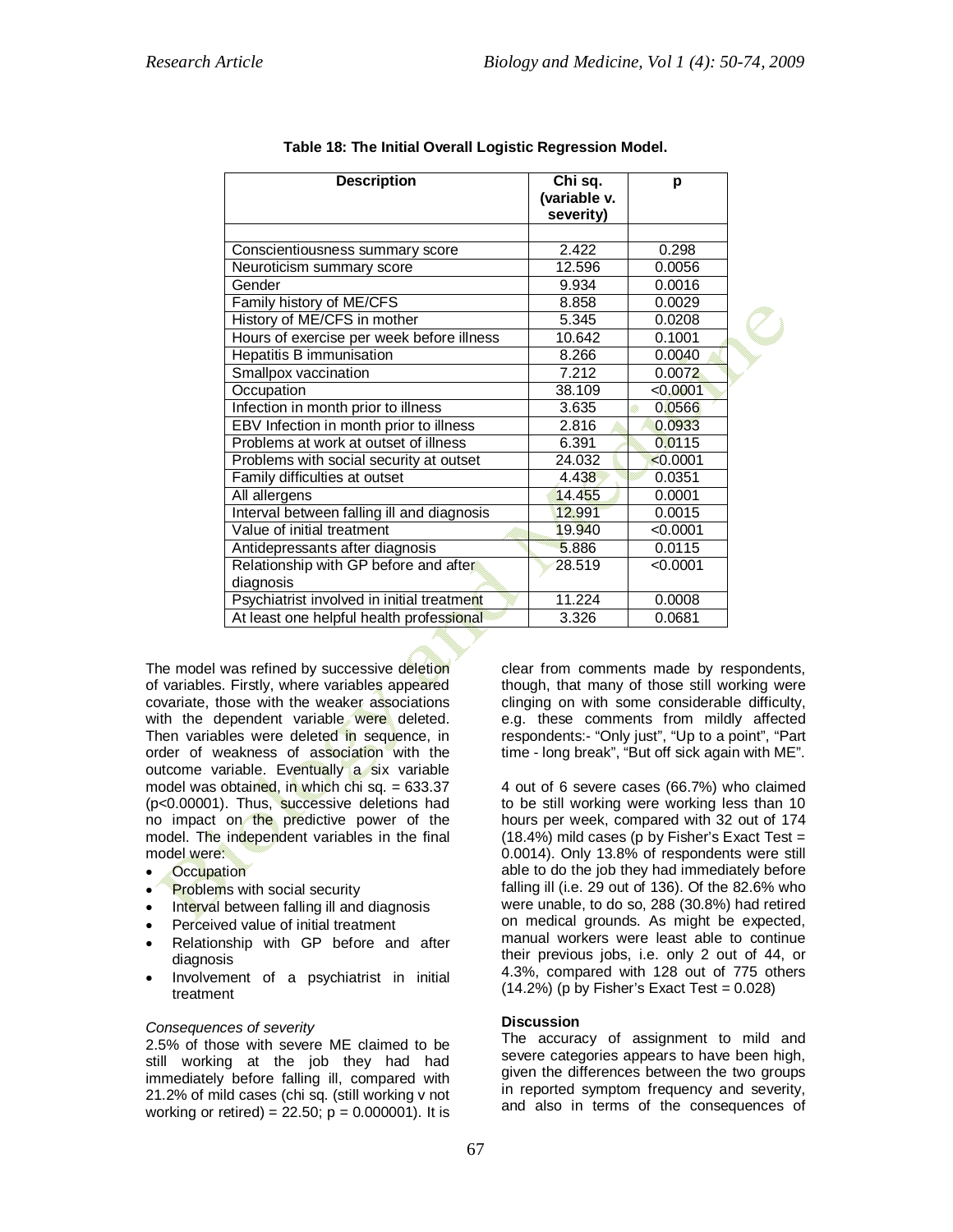illness experienced by the two groups, as practically no severe cases were still working at their pre-illness job, and only a small minority of mild cases. As might be expected, manual workers were least able to continue their previous jobs. As regards last occupation before developing ME/CFS, homemakers and students were over-represented in the severe category, while teachers and academics were under-represented. Working night shifts before falling ill was not a risk factor.

Major risk factors for severe disease included being female, and having a family history of ME/CFS. Early management of ME/CFS appeared also to be a major determinant of severity. The logistic regression model was refined without loss of precision to a final model comprising just six variables, viz. occupation, problems with social security, interval between falling ill and diagnosis, perceived value of initial treatment, relationship with GP before and after diagnosis, and involvement of a psychiatrist in initial treatment, all but one of which, it will be noted, pertain to the management of the condition in its early stages.

Personality type did not appear to constitute a risk factor for severe disease. This was also the conclusion of another recent study, a controlled study of 36 patients, which determined that personality structure does not appear to play a major role in CFS (Le Bon et al., 2007) Our investigation of the possible role of personality revealed an inverse association between neuroticism and severity, but none overall between conscientiousness and severity. Mean scores for neuroticism were consistently higher among mildly ill subjects than among the severely ill. This may indicate either that severely ill people may develop a degree of stoicism that affects their responses to personality questionnaires. Indeed, a recently published case study indicates that personality profile can indeed be affected by having CFS (Van Hoof et al., 2007). Alternatively, it may indicate, as we were unable to validate diagnoses, that the mild group included people who did not actually have ME/CFS at all, but other fatiguing illnesses in which personality may play a part. In the conscientiousness domain, though there was no association overall with severity, the sub-domains of self-efficacy and self-discipline were associated with it. This may be in part a consequence of the low response rate. Completion of the questionnaire was undoubtedly a major challenge for many who were severely ill, so only the most motivated

and driven of severely ill people, i.e. those with high self-efficacy and self-discipline scores, may have persevered with it to the end.

Other less marked associations with severity included an increased likelihood among severe cases of having been immunised against hepatitis B and smallpox, of having reported allergies (except to pollen), or an infection in the month before they fell ill, and of having exercised six or more hours per week before falling ill. There were some differences in alleged chemical exposures between the mild and severe groups. However, these must be interpreted with caution, since self-reports of exposures are inherently unreliable and likely to be influenced by post hoc rationalisation. Information given was in any case vague and fragmentary. More research is clearly needed in this area before definitive conclusions can be drawn. There was no association between smoking habits and development of severe ME/CFS.

The finding that having a family history was a risk factor for ME/CFS is consistent with that of a twin study (Farmer et al., 1999) and a study of an epidemic outbreak in New York State (Bell et al., 1991). A recent study found that the prevalence of ME/CFS was much higher among members of families of people with the disease than in the general population. In genetically unrelated household contacts an intermediate level of prevalence was found, indicating a role for both genetic and environmental factors (Underhill and O'Gorman, 2006), while an increased propensity has been demonstrated among people with ME/CFS to a family history of endocrine or metabolic disorders, in comparison with normal controls (Torres-Harding et al., 2004). The strong association with having a mother with ME/CFS, but lack of association with having a father with the condition, is consistent with ME/CFS being associated with disturbed mitochondrial function (Plioplys and Plioplys, 1995). Mitochondrial DNA is of course entirely of maternal origin. This finding is consistent with the demonstration by Myhill et al of a marked correlation between degree of incapacity in people with ME/CFS and mitochondrial dysfunction (Myhill et al., 2009).

Early management is clearly a source of major problems for people with ME/CFS, and other research has demonstrated the extent of shortcomings in the primary care sector, which for most patients is where their initial contacts with the health care system take place. Raine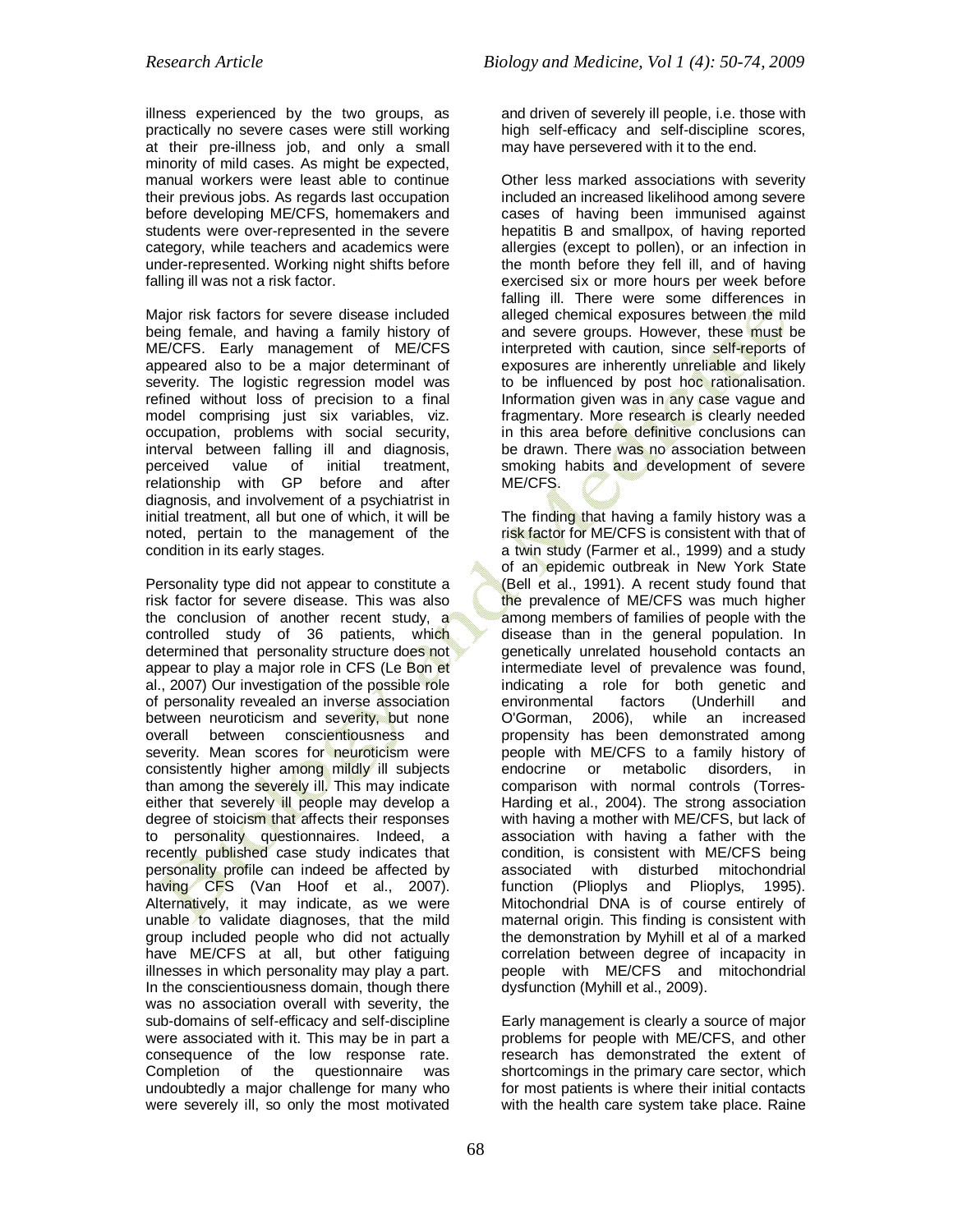et al (2004) concluded, following group discussions with 46 English GPs, that they tended to stereotype ME/CFS patients as being antisocial and in conflict with their doctors. This is consistent with a survey of 121 Dutch GPs (Prins et al., 2000), which found that only half used the diagnosis CFS, mostly because of ignorance of the criteria. 68% of patients diagnosed themselves, and more than half of the GPs were relatively unsympathetic, had problems communicating with them and considered cooperation to be poor. Similarly, a survey of attitudes to and knowledge of ME/CFS of English GPs (Bowen et al., 2005) found that many lacked confidence in diagnosis (48%) or treatment (41%), though 72% accepted ME/CFS as a recognisable clinical entity.

It is clear that a good relationship with the GP from the outset of the illness is very important in achieving a good outcome and avoiding severe illness, but unhelpful attitudes and ignorance are still widespread in primary care. Levels of acceptance and knowledge of ME/CFS among doctors generally appear unsatisfactory (Ho-Yen and McNamara, 1991; Denz-Penhey and Murdoch, 1993; Steven et al., 2000). A recent survey of Irish GPs found that only 58% accepted ME/CFS as a genuine clinical entity (Fitzgibbon et al., 1997). Similarly, in a Brazilian survey less than onethird of respondents mentioned ME/CFS as a possible diagnosis when presented with a ME/CFS case scenario (Nacul et al., 1998). A primary care based randomised controlled trial (Whitehead and Campion, 2002) produced an equivocal result because recruitment was poor, and drop out high, but the authors concluded that general practitioners cannot provide a coherent management programme, or indeed any effective treatment in primary care. The *importance* of appropriate management in the early stages of the illness was underlined by the Chief Medical Officer's Working Group report, which stated: "Early recognition with an authoritative, positive diagnosis is key to improving outcomes" (CMO's Working Group., 2002). Given that early management is clearly implicated in the subsequent development of severe disease, the finding of the Wichita survey that most cases of CFS in the population are unrecognised by the medical community is clearly important. The recognition rate in that study was only 16%, so clearly there is still a mountain to climb (Solomon and Reeves, 2004).

Previous research has demonstrated associations between various social factors and severe illness and poor prognosis. Social factors implicated include, for example, poor education and unemployment, while having a solicitous 'significant other' (Schmaling et al., 2000) and being married (Hartz et al., 1999) have a protective effect. In adults, co morbidity can predispose to severe illness and poor prognosis (White et al., 2000). Our study has shown that personality is not a factor in the development of severe disease. While other studies have compared people with ME/CFS and normal controls (White and Schweitzer 2000; Buckley et al., 1999; Rangel et al., 2000) or people with other illnesses (Van Houdenhove et al., 1995; Henderson and Tannock, 2004; Hickie et al., 1990; Pepper et al., 1993; Christodoulou et al., 1999; Wood and Wessely, 1999), or investigated determinants of disease duration, there do not appear to have been any previous studies comparing exposure to risk factors in mild and severe cases. It is, in any case, difficult to reach conclusions from these other studies because of the diversity of instruments used and traits investigated. A recent study (Le Bon et al., 2007) suggested that personality does not play a major role in CFS. This is consistent with our findings, which are also in line with those of the Dubbo study, in which persistence of post-infective CFS was largely related to the severity of the acute illness, rather than to demographic, psychological or microbiological factors. In particular, neuroticism was unrelated to the development of prolonged illness (Hickie et al., 2006).

There is no consensus about the role of perfectionism in the development of ME/CFS from these studies. No differences in perfectionism between CFS subjects and controls were found in studies by Wood and Wessely (1999), Buckley et al (1999) and Blenkiron et al (1999). On the other hand, White and Schweitzer (2000) found higher levels on the Total Perfectionism score amongst the CFS group than among healthy controls. In a study of adolescents with CFS, conscientiousness was one of the personality features that were significantly more common (Rangel et al., 2000). Henderson & Tannock (Henderson and Tannock, 2004) found higher levels of Cluster C personality disorder (which includes perfectionism) in CFS and depressed patients than in healthy controls.

The higher neuroticism scores in the mildly ill compared with the severely ill were not consistent with other studies which have found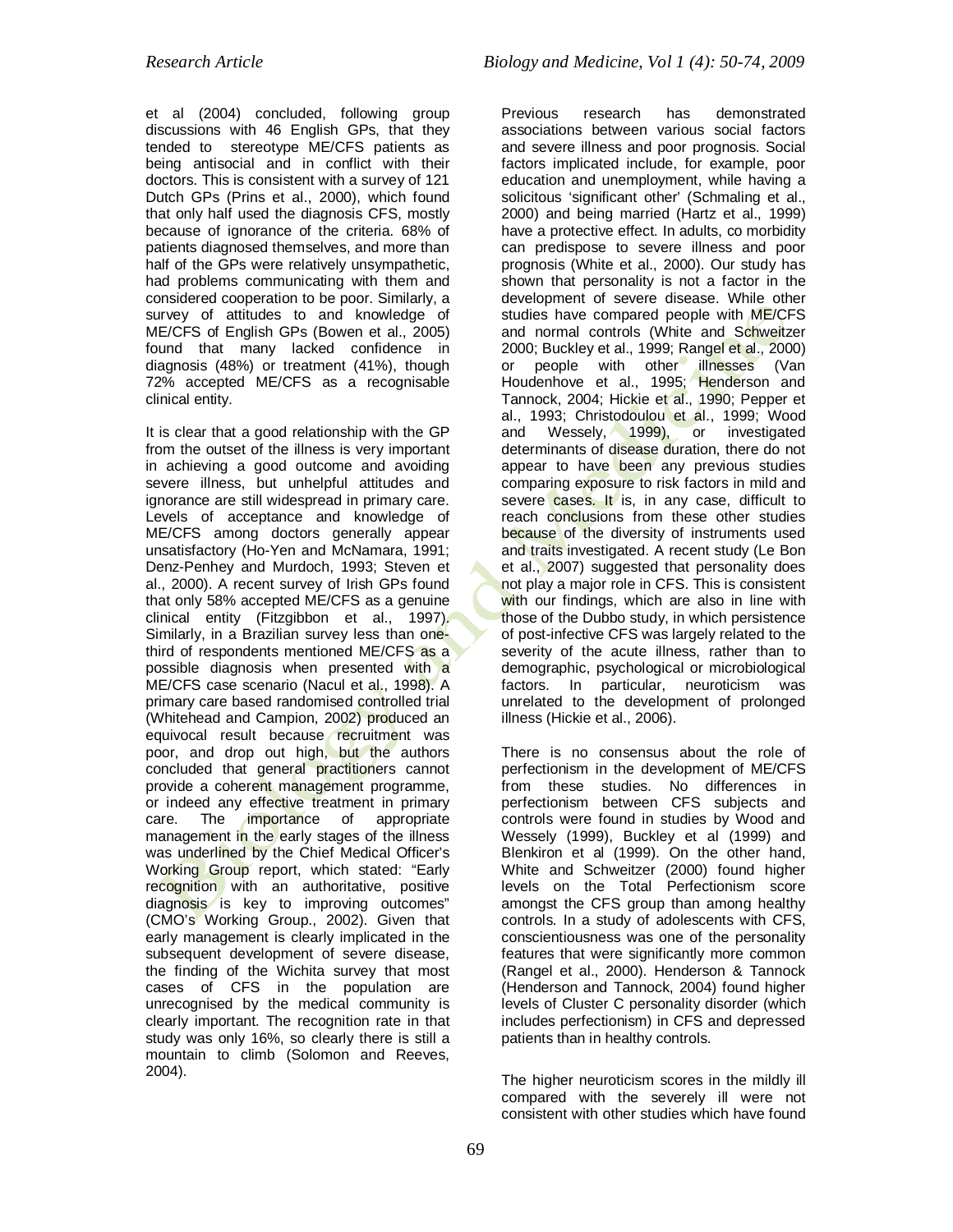neuroticism (in particular, depression) to be positively associated with ME/CFS (Buckley et al., 1999; Hickie et al., 1990; Pepper et al., 1993; Blenkiron et al., 1999; Poulis,1999; Johnson et al., 1996). Abbey et al (Abbey and Garfinkel, 1990) reports that high rates of symptoms of depression and of major depressive illness are among the most consistent findings in ME/CFS patients. A review of studies published from 1982 to 1992 (Manu et al., 1992) concluded that the majority of patients with CFS have a high prevalence of current major depression and abnormal personality traits. It is likely though that studies showing a positive association between ME/CFS and depression are reporting a consequence of the way in which ME/CFS patients are treated rather than an association with pre-morbid personality or pre-existing mental illness.

The strength of this study was that it involved a large group of subjects manifesting a range of degrees of severity, and has demonstrated significant differences between mild and severe cases in exposure to a range of risk factors. The study sample was not selected to be representative of the ME/CFS population as a whole, but rather to manifest the range of severity found in the illness. There have few attempts in the past to quantify severity in reproducible ways, and most previous studies share a number of faults. Most are uncorroborated by other studies. Secondly, while they may have speculated about causation, mostly what has been demonstrated are associations. Definitions of severity have varied, and are often vague (Cox and Findley, 2000).

Weaknesses of the study were that diagnoses could not be validated, were not independently verified, and were probably of variable quality. Consequently, the study population may have included people with unexplained chronic fatigue who did not have ME/CFS. Another problem derived from the necessarily arbitrary nature of the assignment of respondents to mild and severe categories, in an illness in which there appears to be a continuous spectrum of severity, in which symptomatology is multidimensional in nature, and in which the patient may manifest different levels of severity in respects of different clinical features, e.g. fatigue, physical disability, pain, or cognitive dysfunction. This was compounded by a lack of suitable validated instruments for measuring severity in this multidimensional context, existing instruments such as the Chalder Fatigue Scale (Chalder et al., 1993) and the Barthel Index (Mahoney and Barthel, 1965) being one-dimensional in nature. The low response rate may have introduced response bias, and, since this was a cross-sectional study, recollections may have been subject to recall bias. This could be overcome in future research by undertaking prospective cohort studies.

The use of the Barthel Index caused some<br>respondents serious misgivings. They respondents serious misgivings. They explained that the way the questions were framed gave misleading information about their level of disability, portraying them as mildly ill when they should have been in the severe group. For example, on the questionnaire one respondent ticked 'I can move completely independently' but wrote in the margins, "*I can move completely independently for a few metres but am basically too ill to use a standard wheelchair and am in bed 97% of the time.*" Another respondent wrote, "*The main problem is not so much with enacting something like feeding oneself, or climbing stairs. Problems arise with repetition and with delayed, post-exertional fatigue. The way you have laid out these questions cannot reflect 'how ill I am' and like the Benefits questionnaires which have caused many a ME sufferer to be denied benefit, they cannot elicit a true picture*."

Another area of concern was with regard to personality testing. The instrument used, IPIP (Goldberg, 1999; Goldberg, 2001; IPIP, 2005), had not been validated for use by people with ME/CFS. The test was intended to reflect respondents' pre-morbid personality but did not assess this directly. Questions were in the past tense and respondents were instructed to think back to how they were in the year before they first became ill with ME/CFS. Many respondents found this difficult, especially for those who had been ill for years and decades, who had been children when they first became ill or whose illness had a gradual, non-specific onset. "*Having had ME for 6 years, it is sometimes difficult to remember what life was like as a "normal" person,*" one respondent wrote. When viewed retrospectively, the responses are undoubtedly affected by recall bias. Even with the best of intentions, the personality scores reflected respondents' current personality.

Personality tests are designed for well people and are meant to be completed rapidly. Instructions to score 135 statements in 15 minutes elicited useful feedback on the inappropriateness of these instructions for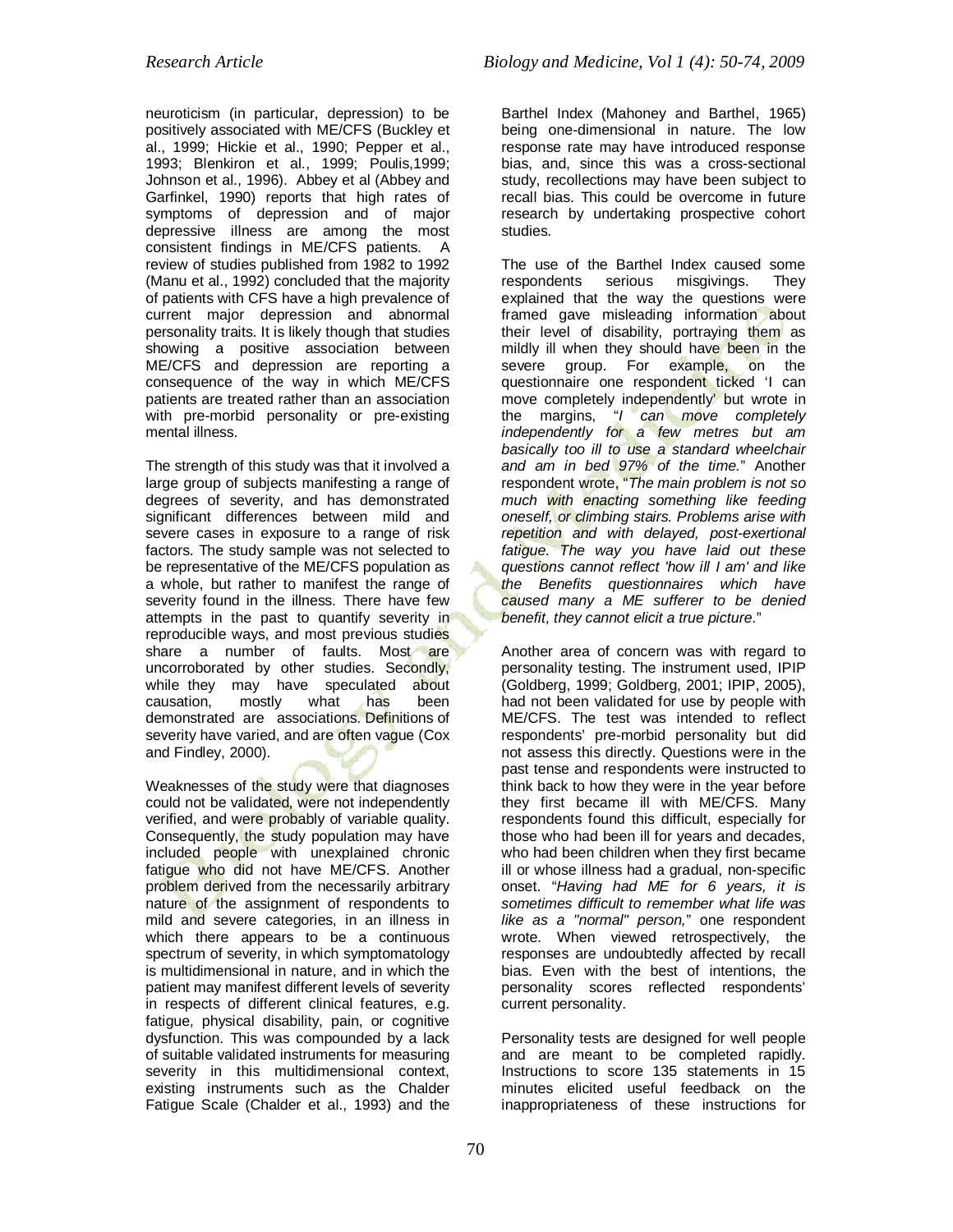people with ME/CFS. "*Do you seriously expect brain fogged people to do the personality questions in 15 minutes or less, to cope with things like the double negatives involved and to remember accurately what they were like pre ME*?" Multiple questions for each subdomain were included for greater accuracy, but the cognitive dysfunction associated with ME/CFS, together with fatigue, may have contributed to inaccuracy.

The existence of a personality test in the questionnaire angered some people and may have contributed to the low response rate. Some of the comments made by respondents illustrate the strength of feeling about the role of personality in ME/CFS, e.g.: *"I hope no one answers this totally biased questionnaire. I have a physical illness!!!"* and *"I had hoped this old chestnut had been buried long since about perfectionist personality being a factor in severe ME. If any substance to it, then there would be a veritable epidemic of ME among chief executives and the driven personalities of the city."* This was no great surprise. There is widespread and deep-seated sensitivity among people with ME/CFS regarding suggestions that ME/CFS is primarily psychological in nature, to the extent that even to ask questions of this nature elicits antipathy, even though it is necessary to undertake research in this area if the hypotheses considered objectionable by people with ME/CFS are to be rejected.

### **Conclusion**

Family history was a risk factor for severe ME/CFS. The strong association with having a mother with ME/CFS, but lack of association with having a father with the condition, is consistent with ME/CFS being associated with disturbed mitochondrial function. Being female was also a risk factor for severe disease. Early management of ME/CFS appeared also to be a major determinant of severity, with all but one of the variables in the final logistic regression model pertaining to the management of the condition in its early stages.

Personality type did not appear to constitute a risk factor for severe disease. There was an inverse association between neuroticism and severity, but none overall between conscientiousness and severity. Mean scores for neuroticism were consistently higher among mildly ill subjects than among the severely ill, which may indicate either that severely ill people may develop a degree of stoicism that affects their responses to

personality questionnaires, or that the mild category included some people whose illnesses were not ME/CFS at all, but other fatiguing conditions which may have been related to personality. There was no association overall of conscientiousness with severity, but, among the sub-domains of conscientiousness, self-efficacy and selfdiscipline were more marked among the severe cases, which may indicate that only the most motivated of severely ill people persevered to the end of the questionnaire.

The examination of possible associations with other pre-illness exposures and with biomedical factors was inconclusive, and more research is clearly needed in this area.

## **Acknowledgements**

Thanks are due to the ME Association, for funding the research, and for distributing the questionnaire to members of the ME Association, and to the other organisations that participated. These are the 25% Group and CHROME, which distributed questionnaires to their members, and the National ME Centre (Professor Leslie Findley) and the Wiltshire ME Service (Dr. Martin Lee), both of which distributed questionnaires to their patients. Finally, we are very grateful to all those participants who completed and returned questionnaires, for contributing their data and supporting the project.

#### **References**

Abbey SE, Garfinkel PE, 1990. Chronic Fatigue Syndrome and the Psychiatrist. Canadian Journal of Psychiatry, 35(7): 625-633.

Action for ME, 2001. Severely Neglected. London.

Bass C, 2001. Does Myalgic Encephalomyelitis exist? The Lancet, 357: 1889.

Bell KM, Cookfair D, Bell DS, Reese P, Cooper L, 1991. Risk factors associated with chronic fatigue syndrome in a cluster of pediatric cases. Reviews of Infectious Diseases, 13 Suppl 1: S32-8.

Blenkiron P, Edwards R, Lynch S, 1999. Associations between perfectionism, mood, and fatigue in Chronic Fatigue Syndrome: a pilot study. The Journal of Nervous and Mental Disease, 187(9): 566-570.

Bowen J, Pheby D, Charlett A, McNulty C, 2005. Chronic Fatigue Syndrome: a survey of GPs' attitudes and knowledge. Family Practice, 22(4): 389-393.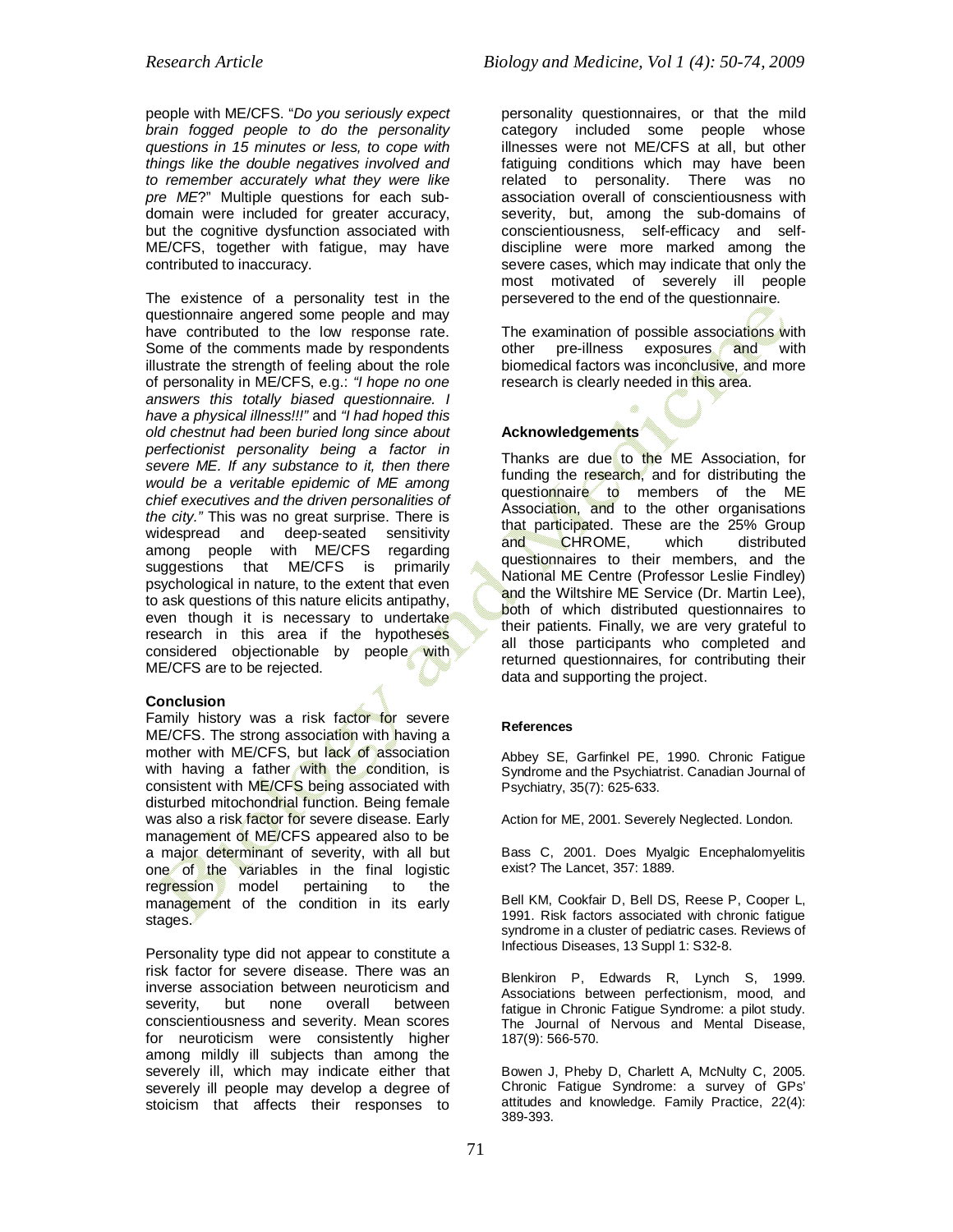Buckley L, MacHale SM, Cavanagh JT, Sharpe M, Dearie M, Lawrie SM, 1999. Personality dimensions in CFS and depression, Journal of Psychosomatic Research, 46**(**4): 395-400.

Christodoulou C, Deluca J, Johnson SK, Lange G, Gaudino EA, Natelson S, 1999. Examination of Cloninger's basic dimensions of personality in fatiguing illness, chronic fatigue syndrome and multiple sclerosis. Journal of Psychosomatic Research, 47(6): 597-607.

Chalder T, Berelowitz G, Pawlikowska T, Watts L, Wessely S, Wallace EP, 1993. Development of a fatigue scale. Journal of Psychosomatic Research, 37: 147-53.

Chubb HL, Jones I, Hillier J, Moyle C, Sadler S, Cole T, Redman K, Farmer A, 1999. Chronic Fatigue Syndrome - Personality and Attributional Style of Patients in Comparison to Healthy Controls and Depressed Individuals. Journal of Mental Health, 8(4): 351-359.

Clark MR, Katon W, Russo J, Kith P, Sintay M, Buchwald D, 1995 Chronic fatigue: risk factors for symptom persistence in a 2<sup>-1</sup>/2-year follow-up study. American Journal of Medicine, 98(2): 187-95.

ME/CFS Working Group. Report to the Chief Medical Officer of an Independent Working Group, 2002. London: Department of Health. Ch4, p31.

Cox, DL, Findley, LJ, 2000. Severe and very severe patients with chronic fatigue syndrome perceived outcome following an inpatient programme. Journal of Chronic Fatigue Syndrome, 7(3): 33-47.

Denz-Penhey H, Murdoch JC, 1993. General practitioners acceptance of the validity of chronic fatigue syndrome as a diagnosis. New Zealand Medical Journal,106(953): 122-124.

Farmer A, Scourfield J, Martin N, Cardno A, McGuffin P, 1999. Is disabling fatigue in childhood influenced by genes? Psychological Medicine, 29(2): 279-82.

Fitzgibbon EJ, Murphy D, O'Shea K, Kelleher C, 1997. Chronic debilitating fatigue in Irish general practice: a survey of general practitioners' experience. British Journal of General Practice, 47(423): 618-622.

Goldberg LR, 1999. A broad-bandwidth, public domain, personality inventory measuring the lowerlevel facets of several five-factor models. In Personality Psychology In Europe, Eds., Mervielde I, Deary I, De Fruyt F, Ostendorf F, Tilburg, Netherlands: Tilburg University Press, pp 7-28.

Goldberg LR, 2001. The comparative validity of adult personality inventories: applications of a consumer-testing framework. In Handbook of Adult Personality Inventories, Eds., Briggs SR, Cheek JM, Donahue EM, New York: Plenum; pp 165-178.

Hamacheck DE, 1978. Psychodynamics of normal and neurotic perfectionism. Psychology, 15: 27 – 33.

Hartz AJ. Kuhn EM. Bentler SE, Levine PH, London R, 1999. Prognostic factors for persons with idiopathic chronic fatigue. Archives of Family Medicine, 8(6): 495-501.

Henderson M, Tannock C, 2004. Objective assessment of personality disorder in Chronic Fatigue Syndrome, Journal of Psychosomatic Research, 56**:** 251-254.

Hickie I, Lloyd A, Wakefield D, Parker G, 1990. The psychiatric status of patients with the Chronic Fatigue Syndrome. British Journal of Psychiatry, 156: 534-540.

Hickie I, Davenport T, Wakefield D, Vollmer-Conna U, Cameron B, Vernon SD, Reeves WC, Lloyd A (for the Dubbo Infection Outcomes Study Group), 2006. Post-infective and chronic fatigue syndromes precipitated by viral and non-viral pathogens: prospective cohort study. British Medical Journal, 333: 575.

Johnson SK, Deluca J, Natelson BH, 1996. Personality Dimensions in the Chronic Fatigue Syndrome: A Comparison with Multiple Sclerosis and Depression. Journal of Psychiatric Research, 30: 9-20.

Hill NF, Tiersky LA, Scavalla VR, Lavietes M, Natelson BH, 1999. Natural history of severe chronic fatigue syndrome. Archives of Physical Medicine and Rehabilitation, 80(9): 1090-4.

Ho-Yen DO, McNamara I, 1991. General<br>practitioners' experience of chronic fatigue experience of syndrome. British Journal of General Practice, 41(349): 342-346.

International Personality Item Pool, 2001. A Scientific Collaboratory for the Development of Advanced Measures of Personality Traits and Other Differences. Available at: http://ipip.ori.org. Accessed February 26, 2005.

Joyce J, Hotopf M, Wessely S, 1997. The prognosis of chronic fatigue and chronic fatigue syndrome: a systematic review. Quarterly Journal of Medicine, 90(3): 223-33.

Le Bon O, Cappeliez B, Neu D, Stulens L, Hoffmann G, Hansenne M, Lambrecht L, Ansseau M, Linkowski P, 2007. Personality profile of patients with chronic fatigue syndrome. Journal of Chronic Fatigue Syndrome, 14(1): 55-68.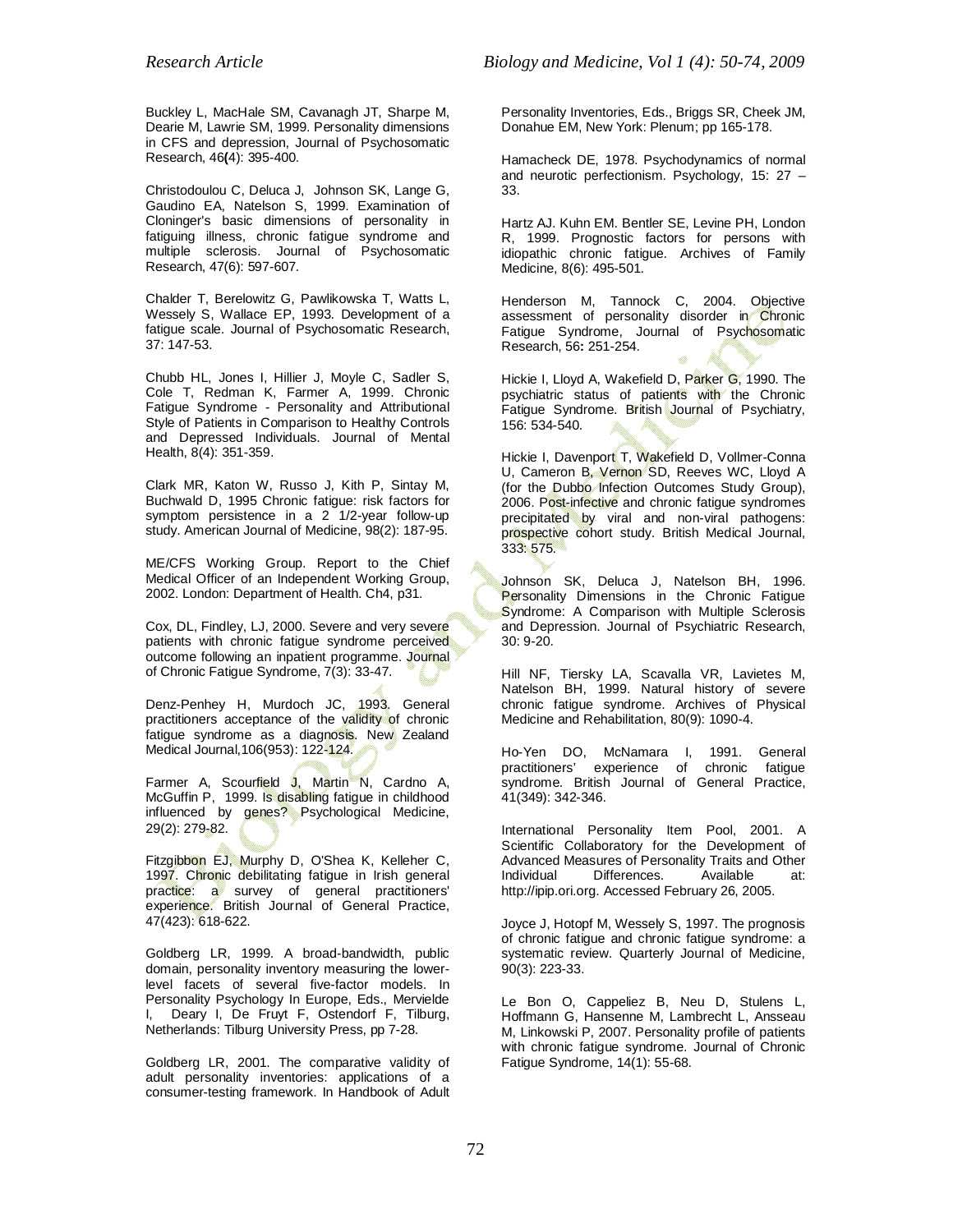Levine PH, 1997. Epidemiologic advances in chronic fatigue syndrome. Journal of Psychiatric Research, 31: 7-18.

MacDonald KL, Osterholm MT, LeDell KH, White KE, Schenck CH, Chao CC, Persing DH, Johnson RC, Barker JM, Peterson PK, 1996. A case-control study to assess possible triggers and cofactors in chronic fatigue syndrome. American Journal of Medicine, 100: 548-54.

Mahoney FI, Barthel D, 1965. Functional Evaluation: The Barthel Index. Maryland State Medical Journal, 14 56-61. (Used With Permission).

Manu P, Lane TJ, Matthews DA, 1992. The Pathophysiology of Chronic Fatigue Syndrome: Confirmations, Contradictions, and Conjectures. International Journal of Psychiatry in Medicine, 22(4): 397-408.

Myhill S, Booth NE, McLaren-Howard J, 2009. Chronic fatigue syndrome and mitochondrial dysfunction. International Journal of Clinical and Experimental Medicine, 2: 1-16.

Nacul, LC, Pereira, FLR, Jaques, GA, Ramos, AG, Rodrigues, CJA, Oliva, IB, Gonçalves, NR, Almeida, RC, 1998. What do doctors and health workers of North-East Brazil know and so about chronic fatigue syndrome? American Conference of Chronic Fatigue Syndrome, Cambridge-MA, USA.

Peakman M, Deale A, Field R, Mahalingam M, Wessely S, 1997. Clinical improvement in chronic fatigue syndrome is not associated with lymphocyte subsets of function or activation. Clinical Immunology and Immunopathology, 82: 83-91.

Pepper CM, Krupp LB, Friedberg F, 1993. A Comparison of neuropsychiatric characteristics in chronic fatigue syndrome, multiple sclerosis and major depression. Journal of Neuropsychiatry and Clinical Neurosciences, 5: 200-205.

Pheley AM. Melby D. Schenck C, Mandel J, Peterson PK, 1999. Can we predict recovery in chronic fatigue syndrome?.Minnesota Medicine, 82(11): 52-6.

Plioplys AV, Plioplys S, 1995. Serum levels of carnitine in chronic fatigue syndrome: clinical correlates. Neuropsychobiology, 32(3): 132-8.

Poulis U, 1999. Alexithymia and Chronic Fatigue Syndrome: A Correlational Self-Report Study. Dissertation Abstracts International Section B - The Sciences and Engineering, 60(6-B): 2957.

Prins JB, Bleijenberg G, Rouweler EK, van Weel C, van der Meer JWM, 2000. Doctor-patient relationship in primary care of chronic fatigue syndrome: perspectives of the doctor and the patient. JCFS, 7(4): 3-15.

Raine R, Carter S, Sensky T, Black N, 2004. General practitioners' perceptions of chronic fatigue syndrome and beliefs about its management, compared with irritable bowel syndrome: qualitative study**.** British Medical Journal, 328: 1354-1357.

Rangel L, Garralda ME, Levin M, Roberts H, 2000. The course of severe chronic fatigue syndrome in childhood. Journal of Royal Society of Medicine, 93:129-34.

Rangel L, Garralda E, Levin M, Roberts H, 2000. Personality in adolescents with Chronic Fatigue Syndrome, European Child and Adolescent Psychiatry, 9(1): 39-45.

Ray C, Weir WR, Cullen S, Phillips S, 1992. Illness perception and symptom components in chronic fatigue syndrome. Journal of Psychosomatic Research, 36(3): 243-56.

Schmaling KB, Smith WR, Buchwald DS, 2000. Significant other responses are associated with fatigue and functional status among patients with chronic fatigue syndrome. Psychosomatic Medicine, 62(3): 444-50.

Solomon L, Reeves WC, 2004. Factors influencing the diagnosis of chronic fatigue syndrome. Archives of Internal Medicine, 164: 2241-2245.

Steven ID, McGrath B, Quereshi F, Wong C, Chern I, Pearn-Rowe B, 2000. General practitioners' beliefs, attitudes and reported actions towards chronic fatigue syndrome. Australian Family Physician, 29(1): 80-85.

Taylor RR, Jason LA, Curie CJ, 2002. Prognosis of chronic fatigue in a community-based sample. Psychosomatic Medicine, 64(2): 319-327.

Torres-Harding SR, Jason LA, Dicle Turkoglu O, 2004. Family Medical History of Persons with Chronic Fatigue Syndrome . Journal of Chronic Fatigue Syndrome, 12(4): 25 – 35.

Underhill R, O'Gorman RL, 2006. Prevalence of Chronic Fatigue Syndrome and Chronic Fatigue Within Families of CFS Patients. Journal of Chronic Fatigue Syndrome,  $13(1)$ :  $3 - 13$ .

Van Hoof E, De Meirleir K, 2007.The Influence of Chronic Fatigue Syndrome on the Personality Profile: A Case Report. Journal of Chronic Fatigue Syndrome , 12(3): 63 – 71.

Van Houdenhove B, Onghena P, Neerinckx E, Hellin J, 1995. Does high 'action-proneness' make people more vulnerable to chronic fatigue syndrome? A controlled psychometric study. Journal of Psychosomatic Research, 39(5): 633-40.

Wernham W, Pheby D, Saffron L, 2005. Risk Factors for the Development of Severe ME/CFS – A